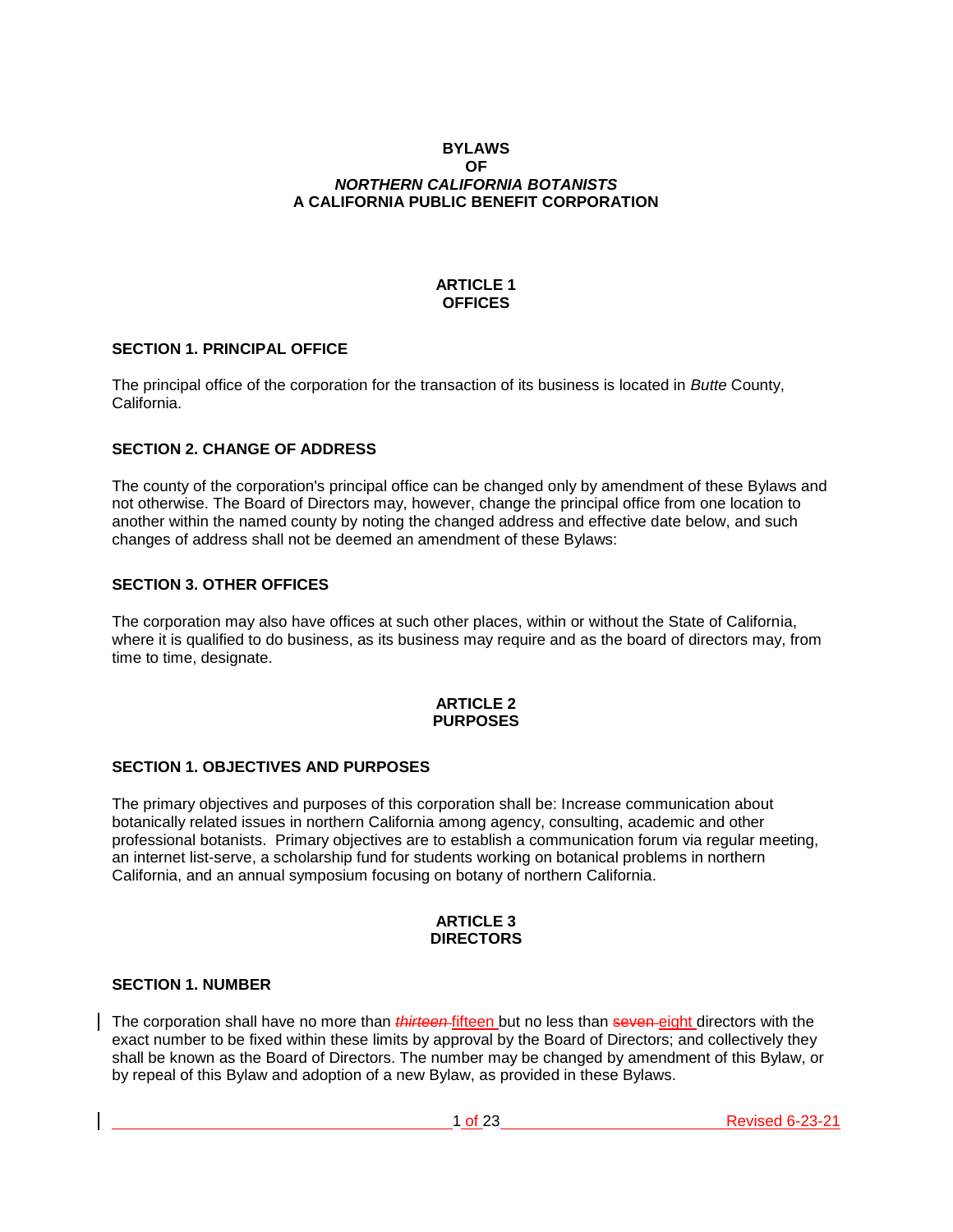All officers will be on the Board of Directors. Officers include, President, Vice President, Secretary, and Treasurer. All other Directors will be referred to as Directors-at-Large.

The Board of Directors may include up to two (2) Student Directors. Student Directors must be actively attending an accredited college or university.

## **SECTION 2. POWERS**

Subject to the provisions of the California Nonprofit Public Benefit Corporation law and any limitations in the Articles of Incorporation and Bylaws relating to action required or permitted to be taken or approved by the members, if any, of this corporation, the activities and affairs of this corporation shall be conducted and all corporate powers shall be exercised by or under the direction of the Board of Directors.

#### **SECTION 3. DUTIES**

It shall be the duty of the directors to:

(a) Perform any and all duties imposed on them collectively or individually by law, by the Articles of Incorporation of this corporation, or by these Bylaws;

(b) Appoint and remove, employ and discharge, and, except as otherwise provided in these Bylaws, prescribe the duties and fix the compensation, if any, of all officers, agents and employees of the corporation;

(c) Supervise all officers, agents and employees of the corporation to assure that their duties are performed properly;

(d) Meet at such times and places as required by these Bylaws;

(e) Register their addresses with the Secretary of the corporation and notices of meetings mailed or telegraphed to them at such addresses shall be valid notices thereof.

#### **SECTION 4. TERMS OF OFFICE**

Each director shall hold office until the next annual meeting for election of the Board of Directors as specified in these Bylaws, and until his or her successor is elected and qualifies.

# **SECTION 5. COMPENSATION**

Directors shall serve without compensation. They shall be allowed reasonable advancement or reimbursement of expenses incurred in the performance of their regular duties as specified in Section 3 of this Article. Directors may not be compensated for rendering services to the corporation in any capacity other than director unless such other compensation is reasonable and is allowable under the provisions of Section 6 of this Article.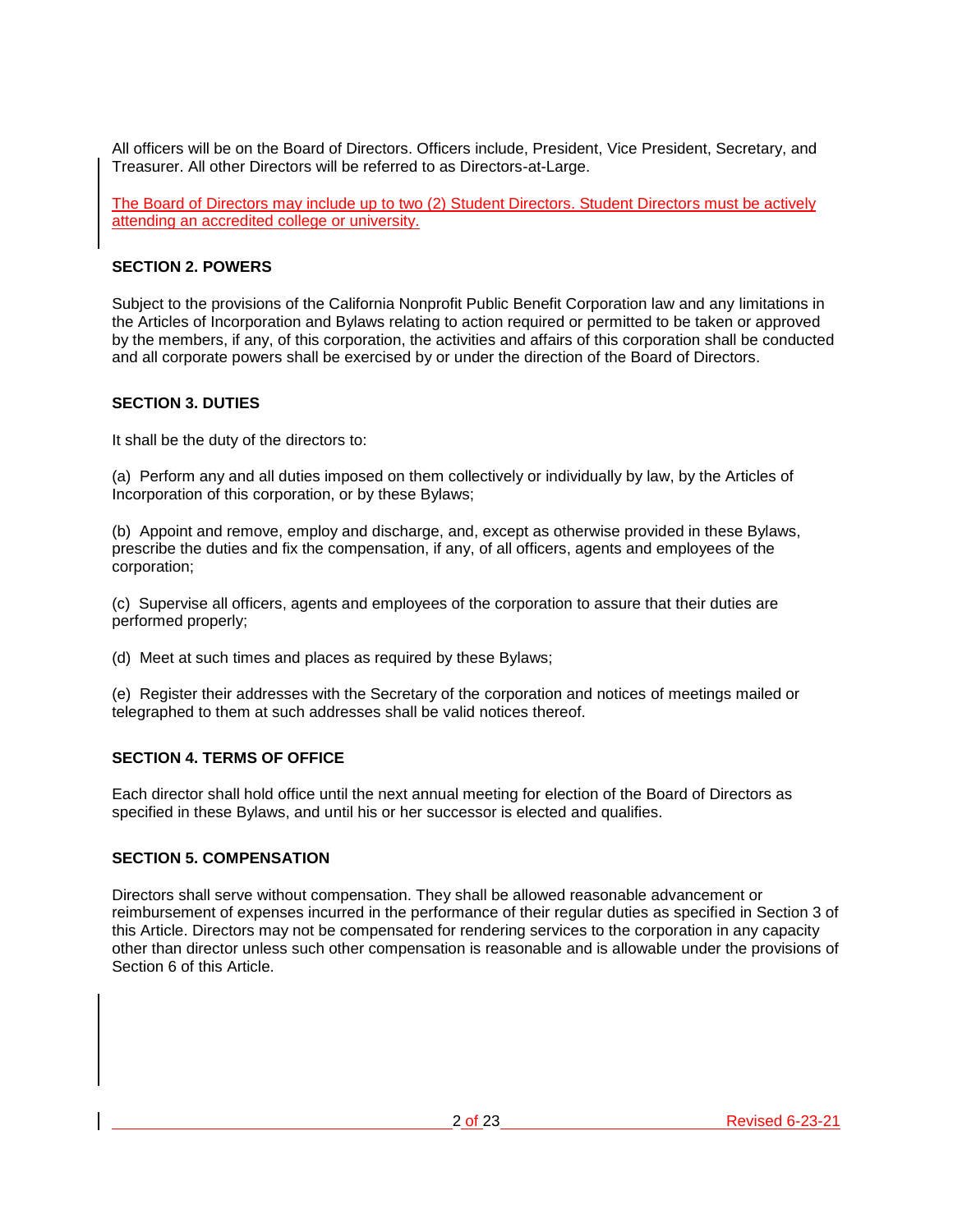# **SECTION 6. RESTRICTION REGARDING INTERESTED DIRECTORS**

Notwithstanding any other provision of these Bylaws, not more than forty-nine percent (49%) of the persons serving on the board may be interested persons. For purposes of this Section, "interested persons" means either:

(a) Any person currently being compensated by the corporation for services rendered it within the previous twelve (12) months, whether as a full- or part-time officer or other employee, independent contractor, or otherwise, excluding any reasonable compensation paid to a director as director; or

(b) Any brother, sister, ancestor, descendant, spouse, brother-in-law, sister-in-law, son-in-law, daughterin-law, mother-in-law, or father-in-law of any such person.

# **SECTION 7. PLACE OF MEETINGS**

Meetings shall be held at the principal office of the corporation unless otherwise provided by the board or at such place within or without the State of California which has been designated from time to time by resolution of the Board of Directors. In the absence of such designation, any meeting not held at the principal office of the corporation shall be valid only if held on the written consent of all directors given either before or after the meeting and filed with the Secretary of the corporation or after all board members have been given written notice of the meeting as hereinafter provided for special meetings of the board.

Any meeting, regular or special, may be held by conference telephone, electronic video screen communication, or other communications equipment. Participation in a meeting through use of conference telephone constitutes presence in person at that meeting so long as all directors participating in the meeting are able to hear one another. Participation in a meeting through use of electronic video screen communication or other communications equipment (other than conference telephone) constitutes presence in person at that meeting if all of the following apply:

a). Each director participating in the meeting can communicate with all of the other directors concurrently;

b) Each director is to provide the means of participating in all matters before the board, including, without limitation, the capacity to propose, or to interpose an objection to, a specific action to be taken by the corporation;

c) The corporation adopts and implements some means of verifying 1) that all persons participating in the meeting are directors of the corporation or are otherwise entitled to participate in the meeting, and 2) that all actions of, or votes by, the board are taken and cast only by directors and not by persons who are not directors.

### **SECTION 8. REGULAR AND ANNUAL MEETINGS**

Regular meetings of Directors shall be held at least once a year, on a date agreed upon by the Board of Directors.

If this corporation makes no provision for members, then, at the annual meeting of directors held in February, directors shall be elected by the Board of Directors in accordance with this section. Cumulative voting by directors for the election of directors shall not be permitted. The candidates receiving the highest number of votes up to the number of directors to be elected shall be elected. Each director shall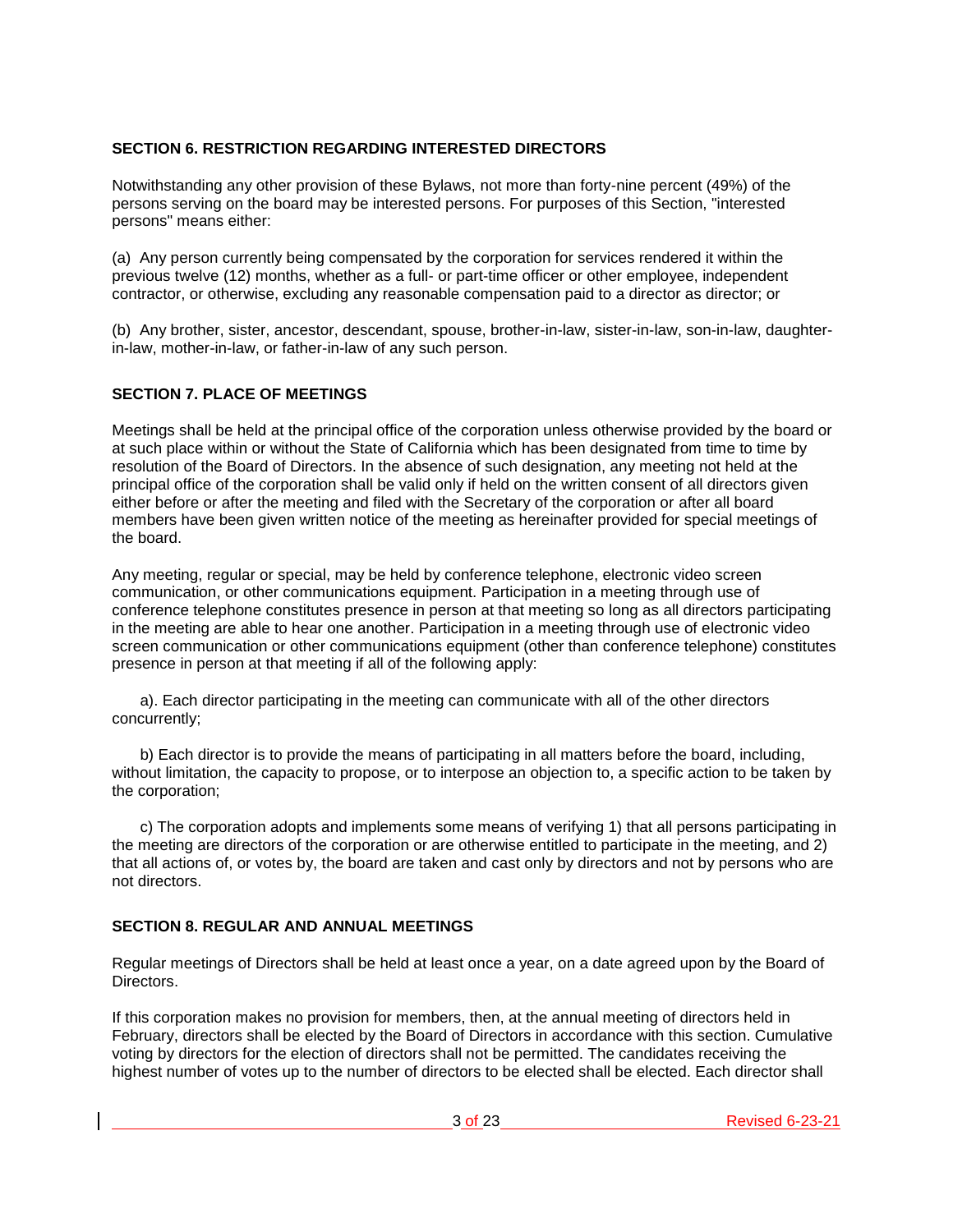cast one vote, with voting being by ballot or hand count only. The annual financial report shall be distributed at the annual winter meeting.

## **SECTION 9. SPECIAL MEETINGS**

Special meetings of the Board of Directors may be called by the Chairperson of the board, the President, the Vice President, the Secretary, or by any two directors, and such meetings shall be held at the place, within or without the State of California, designated by the person or persons calling the meeting, and in the absence of such designation, at the principal office of the corporation.

### **SECTION 10. NOTICE OF MEETINGS**

Regular meetings of the board may be held without notice. Special meetings of the board shall be held upon four (4) days' notice by first-class mail or forty-eight (48) hours' notice delivered personally or by telephone or telegraph. If sent by mail or telegraph, the notice shall be deemed to be delivered on its deposit in the mails or on its delivery to the telegraph company. Such notices shall be addressed to each director at his or her address as shown on the books of the corporation. Notice of the time and place of holding an adjourned meeting need not be given to absent directors if the time and place of the adjourned meeting are fixed at the meeting adjourned and if such adjourned meeting is held no more than twentyfour (24) hours from the time of the original meeting. Notice shall be given of any adjourned regular or special meeting to directors absent from the original meeting if the adjourned meeting is held more than twenty-four (24) hours from the time of the original meeting.

# **SECTION 11. CONTENTS OF NOTICE**

Notice of meetings not herein dispensed with shall specify the place, day and hour of the meeting. The purpose of any board meeting need not be specified in the notice.

# **SECTION 12. WAIVER OF NOTICE AND CONSENT TO HOLDING MEETINGS**

The transactions of any meeting of the board, however called and noticed or wherever held, are as valid as though the meeting had been duly held after proper call and notice, provided a quorum, as hereinafter defined, is present and provided that either before or after the meeting each director not present signs a waiver of notice, a consent to holding the meeting, or an approval of the minutes thereof. All such waivers, consents, or approvals shall be filed with the corporate records or made a part of the minutes of the meeting.

### **SECTION 13. QUORUM FOR MEETINGS**

A quorum shall consist of a simple majority of a quorum of the Board of Directors.

Except as otherwise provided in these Bylaws or in the Articles of Incorporation of this corporation, or by law, no business shall be considered by the board at any meeting at which a quorum, as hereinafter defined, is not present, and the only motion which the Chair shall entertain at such meeting is a motion to adjourn. However, a majority of the directors present at such meeting may adjourn from time to time until the time fixed for the next regular meeting of the board.

When a meeting is adjourned for lack of a quorum, it shall not be necessary to give any notice of the time and place of the adjourned meeting or of the business to be transacted at such meeting, other than by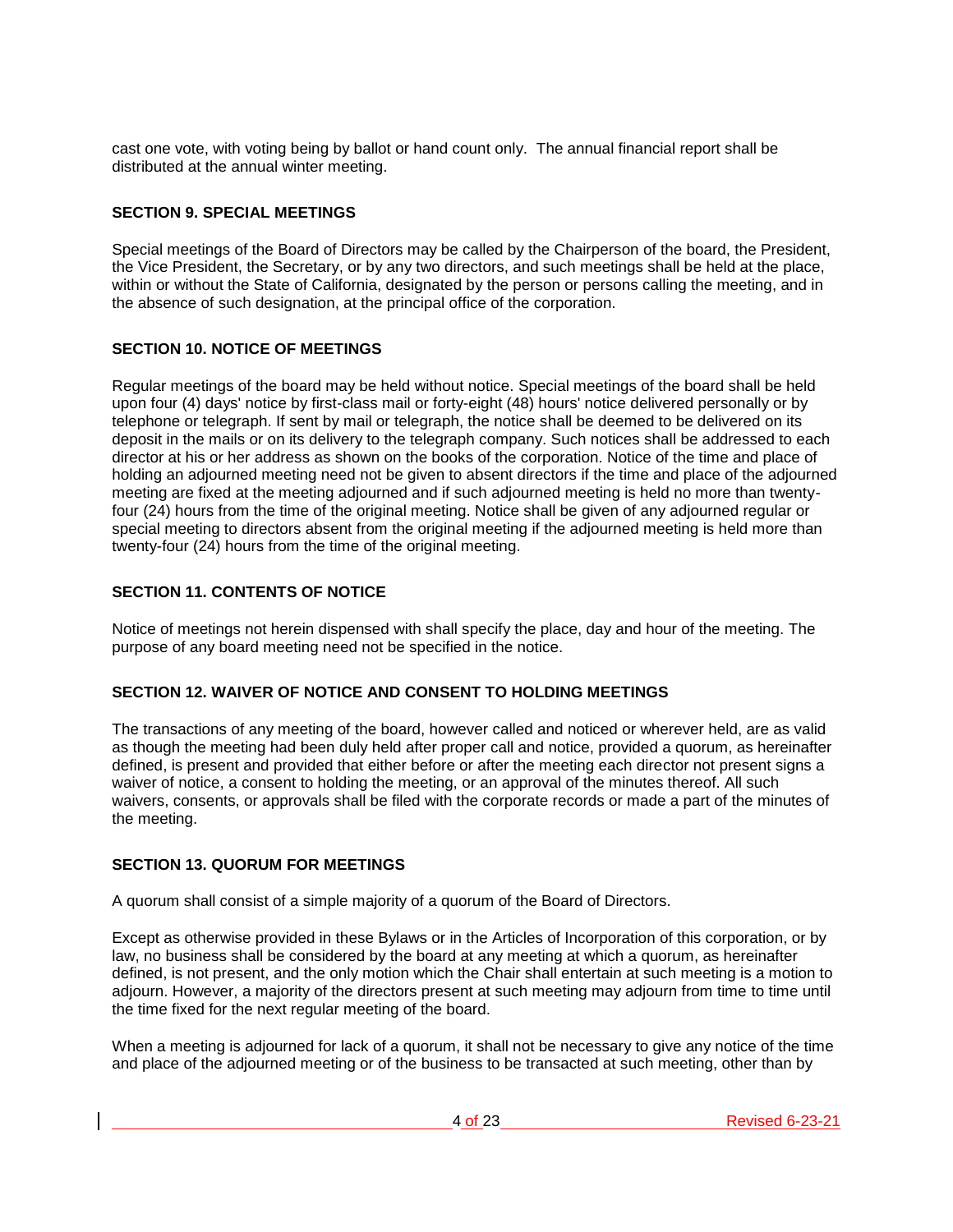announcement at the meeting at which the adjournment is taken, except as provided in Section 10 of this Article.

The directors present at a duly called and held meeting at which a quorum is initially present may continue to do business notwithstanding the loss of a quorum at the meeting due to a withdrawal of directors from the meeting, provided that any action thereafter taken must be approved by at least a majority of the required quorum for such meeting or such greater percentage as may be required by law, or the Articles of Incorporation or Bylaws of this corporation.

# **SECTION 14. MAJORITY ACTION AS BOARD ACTION**

Every act or decision done or made by a majority of the directors present at a meeting duly held at which a quorum is present is the act of the Board of Directors, unless the Articles of Incorporation or Bylaws of this corporation, or provisions of the California Nonprofit Public Benefit Corporation Law, particularly those provisions relating to appointment of committees (Section 5212), approval of contracts or transactions in which a director has a material financial interest (Section 5233) and indemnification of directors (Section 5238e), require a greater percentage or different voting rules for approval of a matter by the board.

### **SECTION 15. CONDUCT OF MEETINGS**

Meetings of the Board of Directors shall be presided over by the Chairperson of the Board, or, if no such person has been so designated or, in his or her absence, the President of the corporation or, in his or her absence, by the Vice President of the corporation or, in the absence of each of these persons, by a Chairperson chosen by a majority of the directors present at the meeting. The Secretary of the corporation shall act as secretary of all meetings of the board, provided that, in his or her absence, the presiding officer shall appoint another person to act as Secretary of the Meeting.

Meetings shall be governed by approved procedures for conduct of the meetings, as such rules may be revised from time to time, insofar as such rules are not inconsistent with or in conflict with these Bylaws, with the Articles of Incorporation of this corporation, or with provisions of law.

### **SECTION 16. ACTION BY UNANIMOUS WRITTEN CONSENT WITHOUT MEETING**

Any action required or permitted to be taken by the Board of Directors under any provision of law may be taken without a meeting, if all members of the board shall individually or collectively consent in writing to such action. For the purposes of this Section only, "all members of the board" shall not include any "interested director" as defined in Section 5233 of the California Nonprofit Public Benefit Corporation Law. Such written consent or consents shall be filed with the minutes of the proceedings of the board. Such action by written consent shall have the same force and effect as the unanimous vote of the directors. Any certificate or other document filed under any provision of law which relates to action so taken shall state that the action was taken by unanimous written consent of the Board of Directors without a meeting and that the Bylaws of this corporation authorize the directors to so act, and such statement shall be prima facie evidence of such authority.

### **SECTION 17. VACANCIES**

Vacancies on the Board of Directors shall exist (1) on the death, resignation or removal of any director, and (2) whenever the number of authorized directors is increased.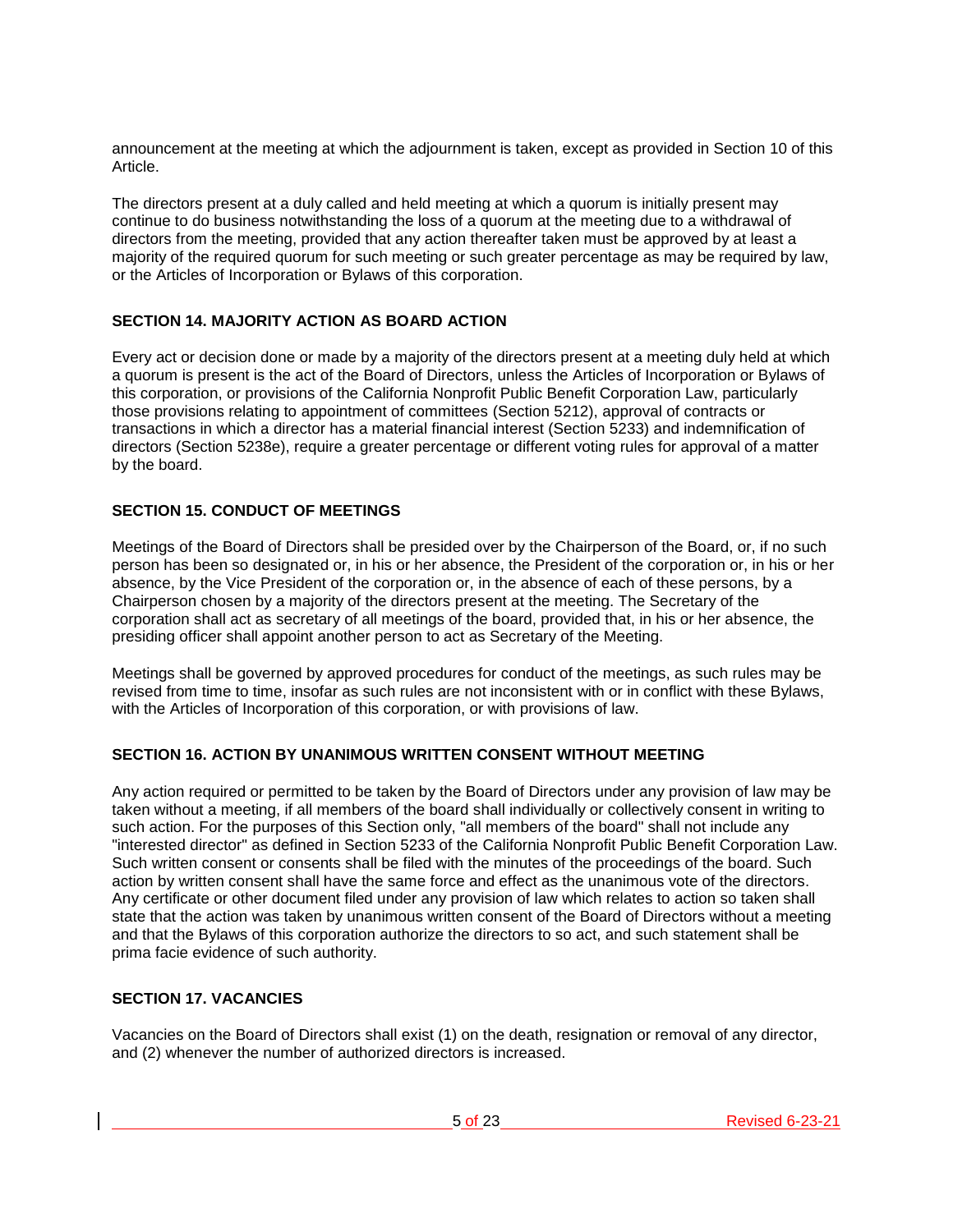The Board of Directors may declare vacant the office of a director who has been declared of unsound mind by a final order of court, or convicted of a felony, or been found by a final order or judgment of any court to have breached any duty under Section 5230 and following of the California Nonprofit Public Benefit Corporation Law.

If this corporation has any members, then, if the corporation has less than fifty (50) members, directors may be removed without cause by a majority of all members, or, if the corporation has fifty (50) or more members, by vote of a majority of the votes represented at a membership meeting at which a quorum is present.

If this corporation has no members, directors may be removed without cause by a majority of the directors then in office.

Any director may resign effective upon giving written notice to the Chairperson of the Board, the President, the Secretary, or the Board of Directors, unless the notice specifies a later time for the effectiveness of such resignation. No director may resign if the corporation would then be left without a duly elected director or directors in charge of its affairs, except upon notice to the Attorney General.

Vacancies on the board may be filled by approval of the board or, if the number of directors then in office is less than a quorum, by (1) the unanimous written consent of the directors then in office, (2) the affirmative vote of a majority of the directors then in office at a meeting held pursuant to notice or waivers of notice complying with this Article of these Bylaws, or (3) a sole remaining director. If this corporation has members, however, vacancies created by the removal of a director may be filled only by the approval of the members. The members, if any, of this corporation may elect a director at any time to fill any vacancy not filled by the directors.

A person elected to fill a vacancy as provided by this Section shall hold office until the next annual election of the Board of Directors or until his or her death, resignation or removal from office.

Directors shall be elected by a simple majority vote of ballots received by a specified date every three years-, except Student Directors shall be elected every two years.

# **SECTION 18. NON-LIABILITY OF DIRECTORS**

The directors shall not be personally liable for the debts, liabilities, or other obligations of the corporation.

### **SECTION 19. INDEMNIFICATION BY CORPORATION OF DIRECTORS, OFFICERS, EMPLOYEES AND OTHER AGENTS**

To the extent that a person who is, or was, a director, officer, employee or other agent of this corporation has been successful on the merits in defense of any civil, criminal, administrative or investigative proceeding brought to procure a judgment against such person by reason of the fact that he or she is, or was, an agent of the corporation, or has been successful in defense of any claim, issue or matter, therein, such person shall be indemnified against expenses actually and reasonably incurred by the person in connection with such proceeding.

If such person either settles any such claim or sustains a judgment against him or her, then indemnification against expenses, judgments, fines, settlements and other amounts reasonably incurred in connection with such proceedings shall be provided by this corporation but only to the extent allowed by, and in accordance with the requirements of, Section 5238 of the California Nonprofit Public Benefit Corporation Law.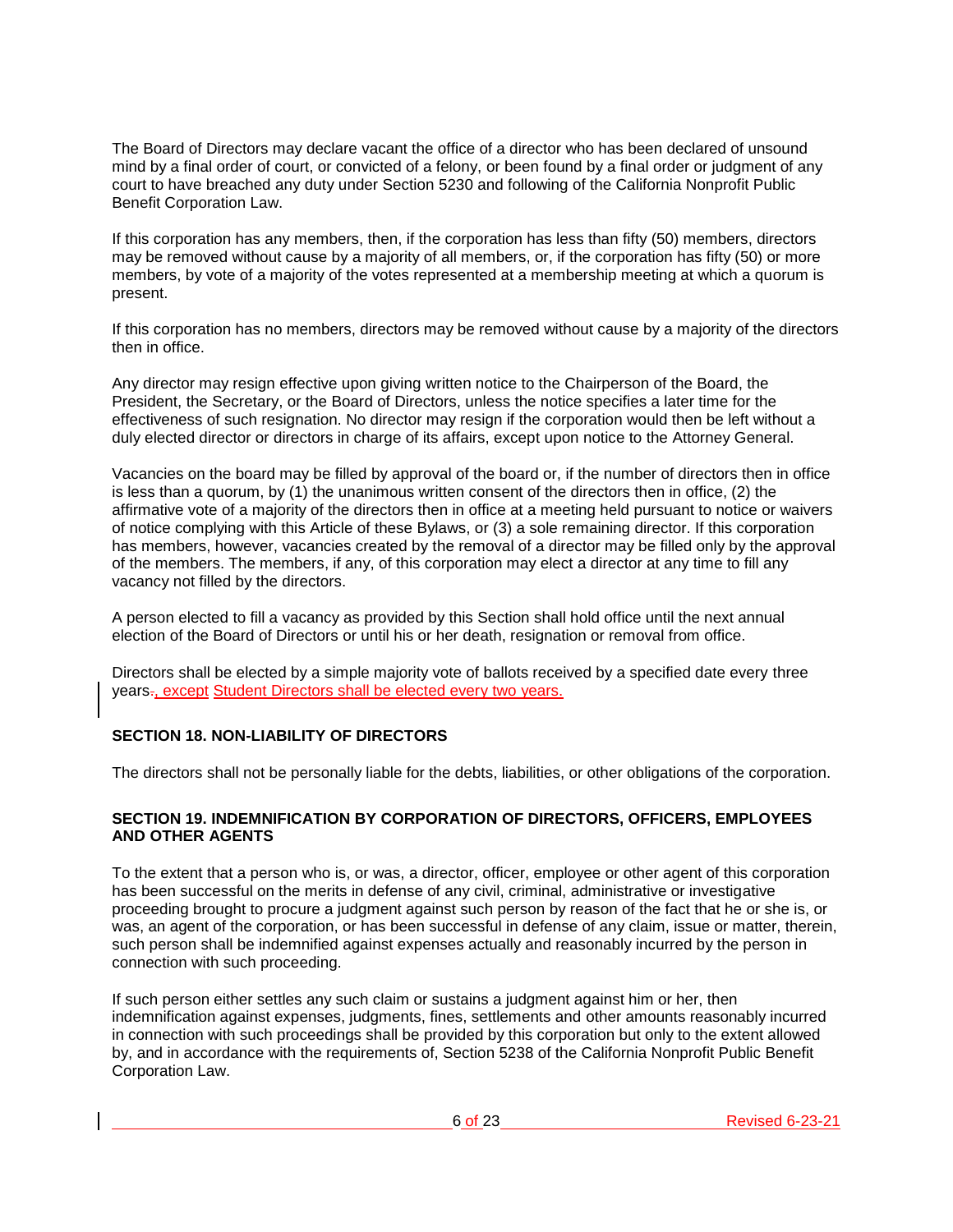# **SECTION 20. INSURANCE FOR CORPORATE AGENTS**

The Board of Directors may adopt a resolution authorizing the purchase and maintenance of insurance on behalf of any agent of the corporation (including a director, officer, employee or other agent of the corporation) against any liability other than for violating provisions of law relating to self-dealing (Section 5233 of the California Nonprofit Public Benefit Corporation Law) asserted against or incurred by the agent in such capacity or arising out of the agent's status as such, whether or not the corporation would have the power to indemnify the agent against such liability under the provisions of Section 5238 of the California Nonprofit Public Benefit Corporation Law.

## **ARTICLE 4 OFFICERS**

# **SECTION 1. NUMBER OF OFFICERS**

The officers of the corporation shall be a President, a Secretary, and a Chief Financial Officer who shall be designated the Treasurer*.* The corporation may also have, as determined by the Board of Directors, a Chairperson of the Board, one or more Vice Presidents, Assistant Secretaries, Assistant Treasurers, or other officers. Any number of offices may be held by the same person except that neither the Secretary nor the Treasurer may serve as the President or Chairperson of the Board.

The term of office for any director/officer position is three years, except Student Directors, whose term of office is two years.

The duties and responsibilities of the board shall be divided among the members of the Board of Directors.

# **SECTION 2. QUALIFICATION, ELECTION, AND TERM OF OFFICE**

Any person may serve as officer of this corporation. Officers shall be elected by the Board of Directors, at any time, and each officer shall hold office until he or she resigns or is removed or is otherwise disqualified to serve, or until his or her successor shall be elected and qualified, whichever occurs first.

# **SECTION 3. SUBORDINATE OFFICERS**

The Board of Directors may appoint such other officers or agents as it may deem desirable, and such officers shall serve such terms, have such authority, and perform such duties as may be prescribed from time to time by the Board of Directors.

### **SECTION 4. REMOVAL AND RESIGNATION**

Any officer may be removed, either with or without cause, by the Board of Directors, at any time. Any officer may resign at any time by giving written notice to the Board of Directors or to the President or Secretary of the corporation. Any such resignation shall take effect at the date of receipt of such notice or at any later date specified therein, and, unless otherwise specified therein, the acceptance of such resignation shall not be necessary to make it effective. The above provisions of this Section shall be superseded by any conflicting terms of a contract which has been approved or ratified by the Board of Directors relating to the employment of any officer of the corporation.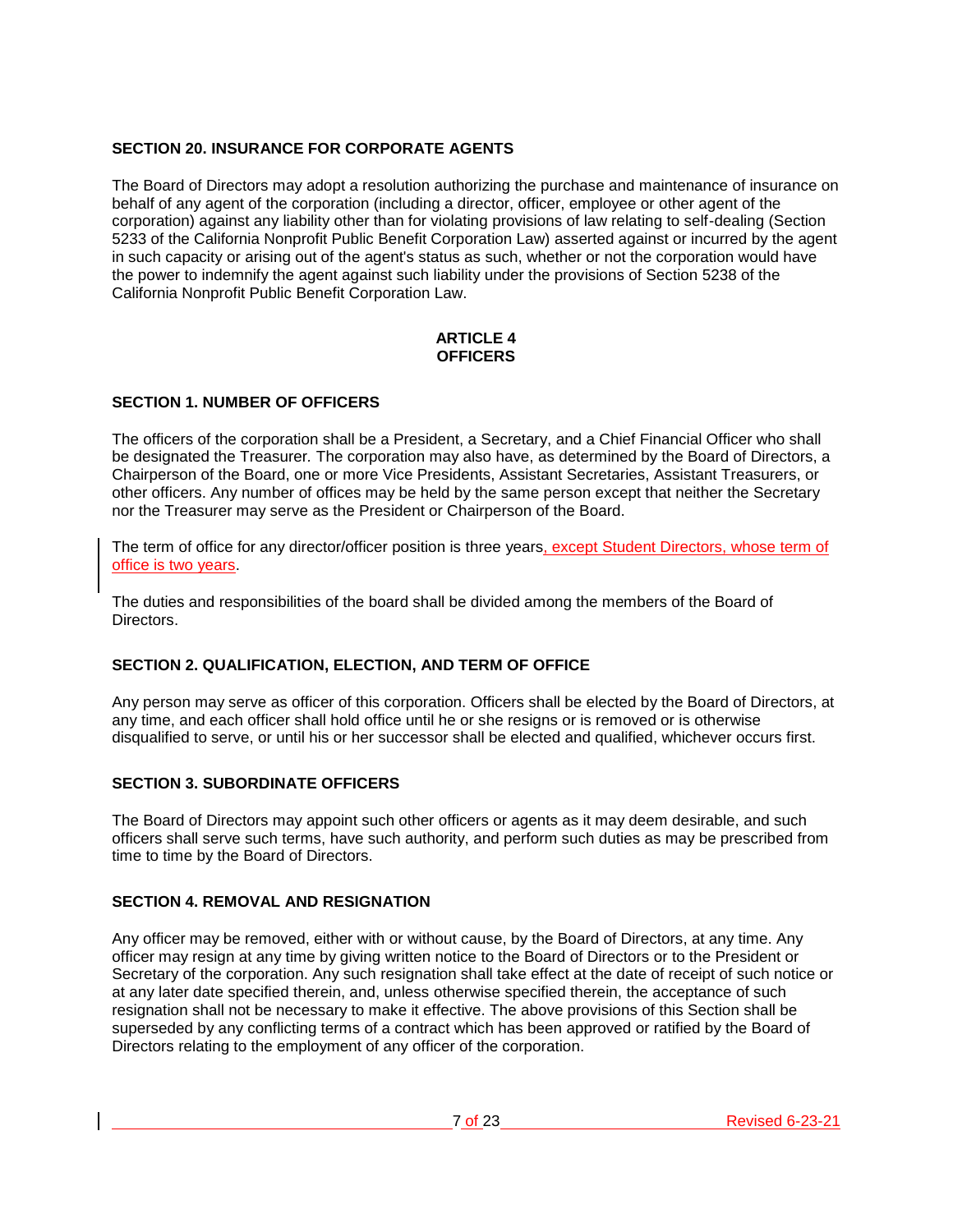## **SECTION 5. VACANCIES**

Any vacancy caused by the death, resignation, removal, disqualification, or otherwise, of any officer shall be filled by the Board of Directors. In the event of a vacancy in any office other than that of President, such vacancy may be filled temporarily by appointment by the President until such time as the Board shall fill the vacancy. Vacancies occurring in offices of officers appointed at the discretion of the board may or may not be filled, as the board shall determine.

# **SECTION 6. DUTIES OF PRESIDENT**

The President shall be the chief executive officer of the corporation and shall, subject to the control of the Board of Directors, supervise and control the affairs of the corporation and the activities of the officers. He or she shall perform all duties incident to his or her office and such other duties as may be required by law, by the Articles of Incorporation of this corporation, or by these Bylaws, or which may be prescribed from time to time by the Board of Directors. Unless another person is specifically appointed as Chairperson of the Board of Directors, he or she shall preside at all meetings of the Board of Directors. If applicable, the President shall preside at all meetings of the members. Except as otherwise expressly provided by law, by the Articles of Incorporation, or by these Bylaws, he or she shall, in the name of the corporation, execute such deeds, mortgages, bonds, contracts, checks, or other instruments which may from time to time be authorized by the Board of Directors.

# **SECTION 7. DUTIES OF VICE PRESIDENT**

In the absence of the President, or in the event of his or her inability or refusal to act, the Vice President shall perform all the duties of the President, and when so acting shall have all the powers of, and be subject to all the restrictions on, the President. The Vice President shall have other powers and perform such other duties as may be prescribed by law, by the Articles of Incorporation, or by these Bylaws, or as may be prescribed by the Board of Directors.

# **SECTION 8. DUTIES OF SECRETARY**

The Secretary shall:

Certify and keep at the principal office of the corporation the original, or a copy of these Bylaws as amended or otherwise altered to date.

Keep at the principal office of the corporation or at such other place as the board may determine, a book of minutes of all meetings of the directors, and, if applicable, meetings of committees of directors and of members, recording therein the time and place of holding, whether regular or special, how called, how notice thereof was given, the names of those present or represented at the meeting, and the proceedings thereof.

See that all notices are duly given in accordance with the provisions of these Bylaws or as required by law.

Be custodian of the records and of the seal of the corporation and see that the seal is affixed to all duly executed documents, the execution of which on behalf of the corporation under its seal is authorized by law or these Bylaws.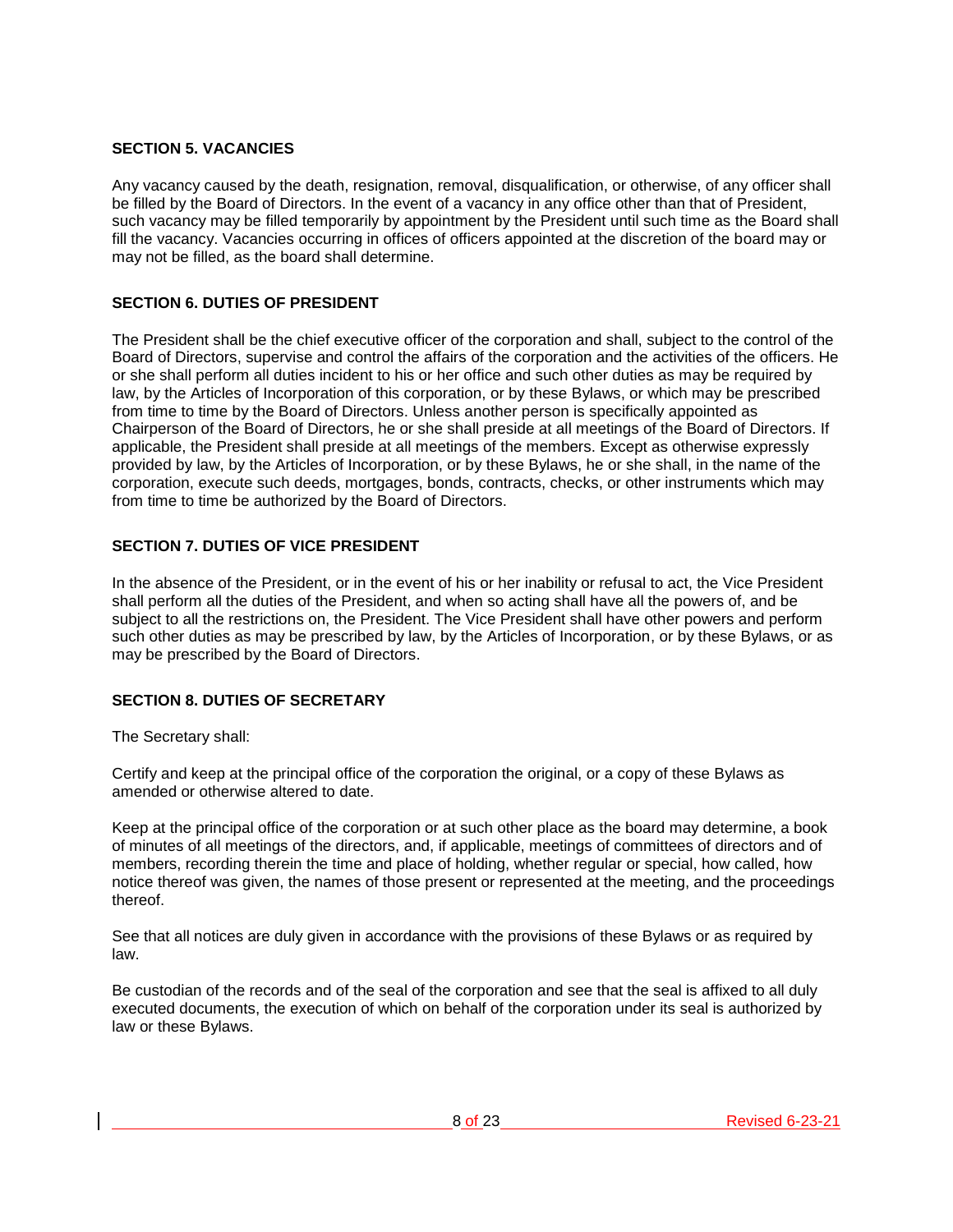Keep at the principal office of the corporation a membership book containing the name and address of each and any members, and, in the case where any membership has been terminated, he or she shall record such fact in the membership book together with the date on which such membership ceased.

Exhibit at all reasonable times to any director of the corporation, or to his or her agent or attorney, on request therefore, the Bylaws, the membership book, and the minutes of the proceedings of the directors of the corporation.

In general, perform all duties incident to the office of Secretary and such other duties as may be required by law, by the Articles of Incorporation of this corporation, or by these Bylaws, or which may be assigned to him or her from time to time by the Board of Directors.

# **SECTION 9. DUTIES OF TREASURER**

Subject to the provisions of these Bylaws relating to the "Execution of Instruments, Deposits and Funds," the Treasurer shall:

Have charge and custody of, and be responsible for, all funds and securities of the corporation, and deposit all such funds in the name of the corporation in such banks, trust companies, or other depositories as shall be selected by the Board of Directors.

Receive, and give receipt for, monies due and payable to the corporation from any source whatsoever.

Disburse, or cause to be disbursed, the funds of the corporation as may be directed by the Board of Directors, taking proper vouchers for such disbursements.

Keep and maintain adequate and correct accounts of the corporation's properties and business transactions, including accounts of its assets, liabilities, receipts, disbursements, gains and losses.

Exhibit at all reasonable times the books of account and financial records to any director of the corporation, or to his or her agent or attorney, on request therefor.

Render to the President and directors, whenever requested, an account of any or all of his or her transactions as Treasurer and of the financial condition of the corporation.

Prepare, or cause to be prepared, and certify, or cause to be certified, the financial statements to be included in any required reports.

In general, perform all duties incident to the office of Treasurer and such other duties as may be required by law, by the Articles of Incorporation of the corporation, or by these Bylaws, or which may be assigned to him or her from time to time by the Board of Directors.

### **SECTION 10. COMPENSATION**

The salaries of the officers, if any, shall be fixed from time to time by resolution of the Board of Directors, and no officer shall be prevented from receiving such salary by reason of the fact that he or she is also a director of the corporation, provided, however, that such compensation paid a director for serving as an officer of this corporation shall only be allowed if permitted under the provisions of Article 3, Section 6 of these Bylaws. In all cases, any salaries received by officers of this corporation shall be reasonable and given in return for services actually rendered for the corporation which relate to the performance of the charitable or public purposes of this corporation.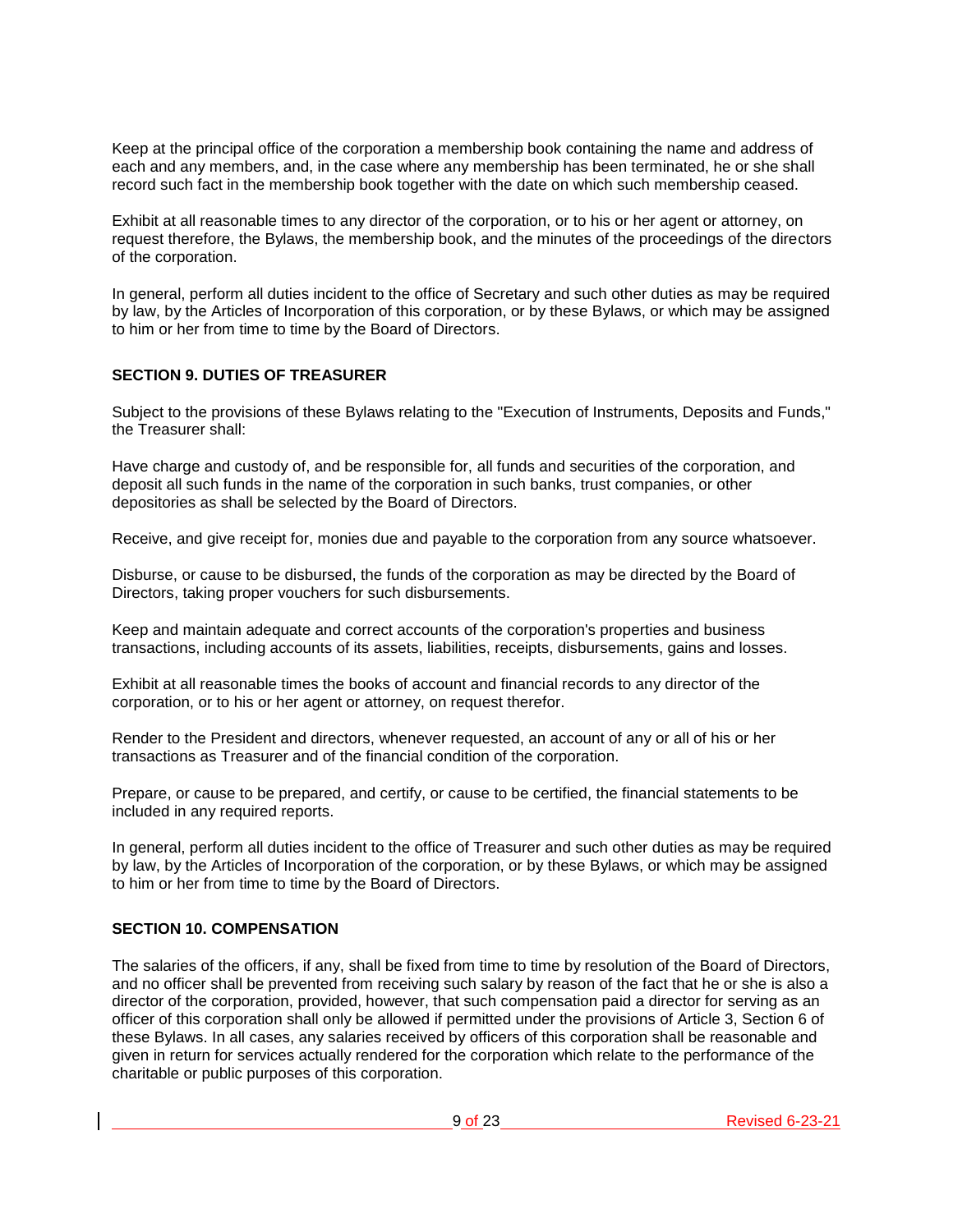# **ARTICLE 5 COMMITTEES**

## **SECTION 1. EXECUTIVE COMMITTEE**

The Board of Directors may, by a majority vote of directors, designate two (2) or more of its members (who may also be serving as officers of this corporation) to constitute an Executive Committee and delegate to such Committee any of the powers and authority of the board in the management of the business and affairs of the corporation, except with respect to:

(a) The approval of any action which, under law or the provisions of these Bylaws, requires the approval of the members or of a majority of all of the members.

(b) The filling of vacancies on the board or on any committee which has the authority of the board.

(c) The fixing of compensation of the directors for serving on the board or on any committee.

(d) The amendment or repeal of Bylaws or the adoption of new Bylaws.

(e) The amendment or repeal or any resolution of the board which by its express terms is not so amendable or repealable.

(f) The appointment of committees of the board or the members thereof.

(g) The expenditure of corporate funds to support a nominee for director after there are more people nominated for director than can be elected.

(h) The approval of any transaction to which this corporation is a party and in which one or more of the directors has a material financial interest, except as expressly provided in Section 5233(d)(3) of the California Nonprofit Public Benefit Corporation Law.

By a majority vote of its members then in office, the board may at any time revoke or modify any or all of the authority so delegated, increase or decrease but not below two (2) the number of its members, and fill vacancies therein from the members of the board. The Committee shall keep regular minutes of its proceedings, cause them to be filed with the corporate records, and report the same to the board from time to time as the board may require.

# **SECTION 2. OTHER COMMITTEES**

The corporation shall have such other committees as may from time to time be designated by resolution of the Board of Directors. Such other committees may consist of persons who are not also members of the board. These additional committees shall act in an advisory capacity only to the board and shall be clearly titled as "advisory" committees.

# **SECTION 3. MEETINGS AND ACTION OF COMMITTEES**

Meetings and action of committees shall be governed by, noticed, held and taken in accordance with the provisions of these Bylaws concerning meetings of the Board of Directors, with such changes in the context of such Bylaw provisions as are necessary to substitute the committee and its members for the Board of Directors and its members, except that the time for regular meetings of committees may be fixed by resolution of the Board of Directors or by the committee. The time for special meetings of committees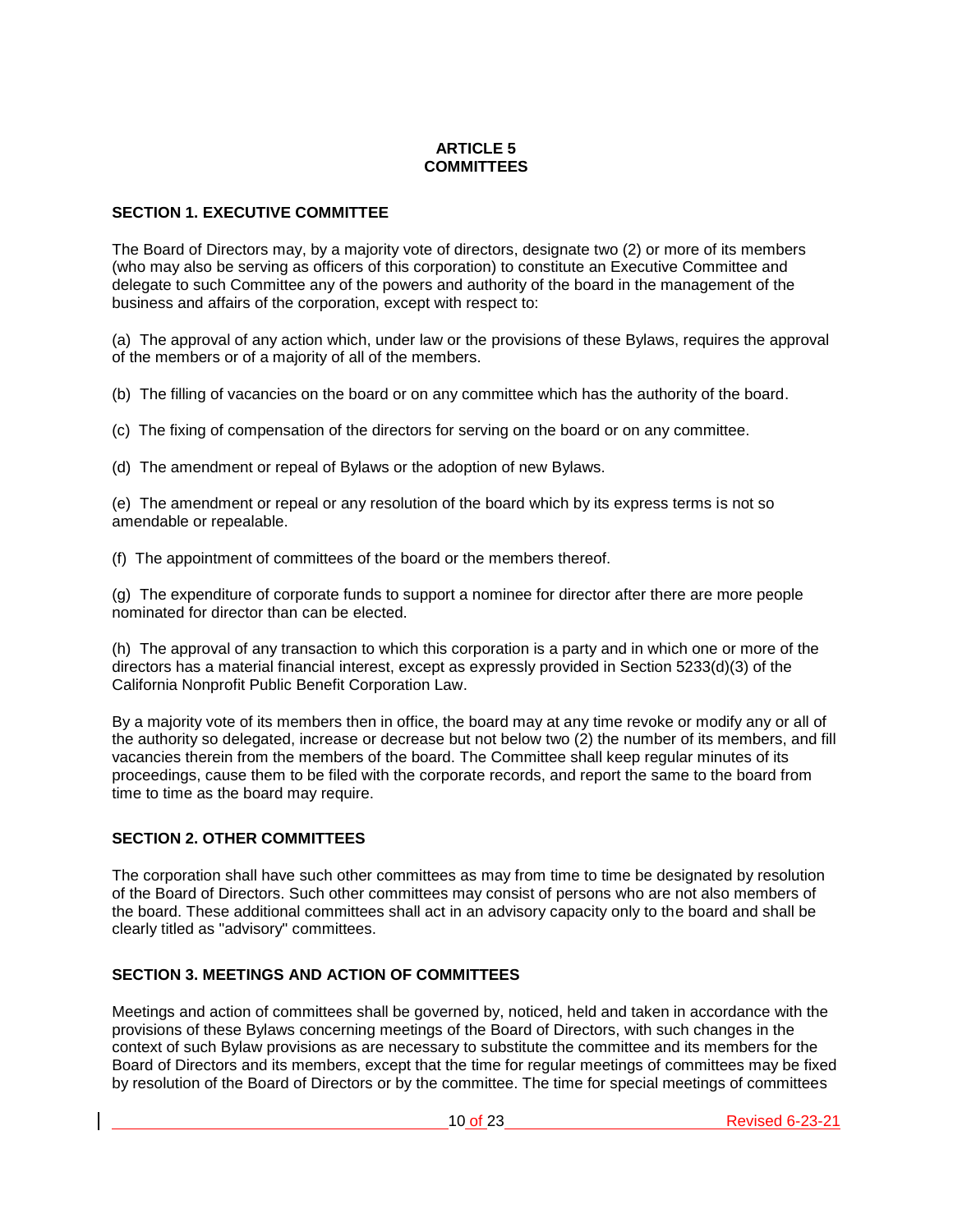may also be fixed by the Board of Directors. The Board of Directors may also adopt rules and regulations pertaining to the conduct of meetings of committees to the extent that such rules and regulations are not inconsistent with the provisions of these Bylaws.

#### **ARTICLE 6 EXECUTION OF INSTRUMENTS, DEPOSITS AND FUNDS**

## **SECTION 1. EXECUTION OF INSTRUMENTS**

The Board of Directors, except as otherwise provided in these Bylaws, may by resolution authorize any officer or agent of the corporation to enter into any contract or execute and deliver any instrument in the name of and on behalf of the corporation, and such authority may be general or confined to specific instances. Unless so authorized, no officer, agent, or employee shall have any power or authority to bind the corporation by any contract or engagement or to pledge its credit or to render it liable monetarily for any purpose or in any amount.

# **SECTION 2. CHECKS AND NOTES**

Except as otherwise specifically determined by resolution of the Board of Directors, or as otherwise required by law, checks, drafts, promissory notes, orders for the payment of money, and other evidence of indebtedness of the corporation shall be signed by the Treasurer and countersigned by the President of the corporation.

### **SECTION 3. DEPOSITS**

All funds of the corporation shall be deposited from time to time to the credit of the corporation in such banks, trust companies, or other depositories as the Board of Directors may select.

### **SECTION 4. GIFTS**

The Board of Directors may accept on behalf of the corporation any contribution, gift, bequest, or devise for the charitable or public purposes of this corporation.

#### **ARTICLE 7 CORPORATE RECORDS, REPORTS AND SEAL**

### **SECTION 1. MAINTENANCE OF CORPORATE RECORDS**

The corporation shall keep at its principal office in the State of California:

(a) Minutes of all meetings of directors, committees of the board and, if this corporation has members, of all meetings of members, indicating the time and place of holding such meetings, whether regular or special, how called, the notice given, and the names of those present and the proceedings thereof;

(b) Adequate and correct books and records of account, including accounts of its properties and business transactions and accounts of its assets, liabilities, receipts, disbursements, gains and losses;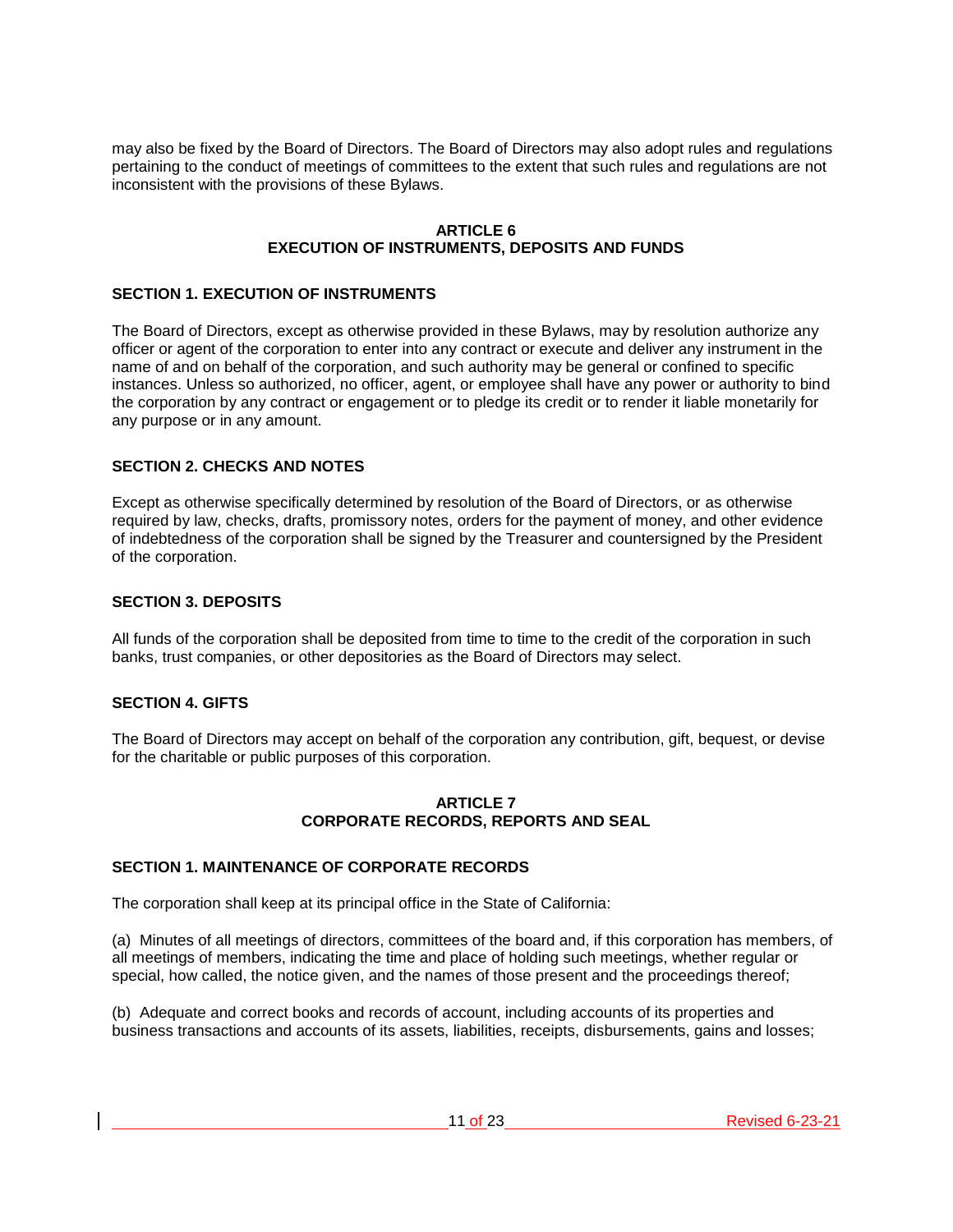(c) A record of its members, if any, indicating their names and addresses and, if applicable, the class of membership held by each member and the termination date of any membership;

(d) A copy of the corporation's Articles of Incorporation and Bylaws as amended to date, which shall be open to inspection by the members, if any, of the corporation at all reasonable times during office hours.

(e) A file containing the membership roster, by-laws, newsletters, minutes from board and general meetings, and records of receipts and disbursements will be kept in the principal office of the Northern California Botanists (Chico State University Herbarium).

#### **SECTION 2. CORPORATE SEAL**

The Board of Directors may adopt, use, and at will alter, a corporate seal. Such seal shall be kept at the principal office of the corporation. Failure to affix the seal to corporate instruments, however, shall not affect the validity of any such instrument.

### **SECTION 3. DIRECTORS' INSPECTION RIGHTS**

Every director shall have the absolute right at any reasonable time to inspect and copy all books, records and documents of every kind and to inspect the physical properties of the corporation.

#### **SECTION 4. MEMBERS' INSPECTION RIGHTS**

If this corporation has any members, then each and every member shall have the following inspection rights, for a purpose reasonably related to such person's interest as a member:

(a) To inspect and copy the record of all members' names, addresses and voting rights, at reasonable times, upon five (5) business days' prior written demand on the corporation, which demand shall state the purpose for which the inspection rights are requested.

(b) To obtain from the Secretary of the corporation, upon written demand and payment of a reasonable charge, an alphabetized list of the names, addresses and voting rights of those members entitled to vote for the election of directors as of the most recent record date for which the list has been compiled or as of the date specified by the member subsequent to the date of demand. The demand shall state the purpose for which the list is requested. The membership list shall be made available on or before the later of ten (10) business days after the demand is received or after the date specified therein as of which the list is to be compiled.

(c) To inspect at any reasonable time the books, records, or minutes of proceedings of the members or of the board or committees of the board, upon written demand on the corporation by the member, for a purpose reasonably related to such person's interests as a member.

### **SECTION 5. RIGHT TO COPY AND MAKE EXTRACTS**

Any inspection under the provisions of this Article may be made in person or by agent or attorney and the right to inspection includes the right to copy and make extracts.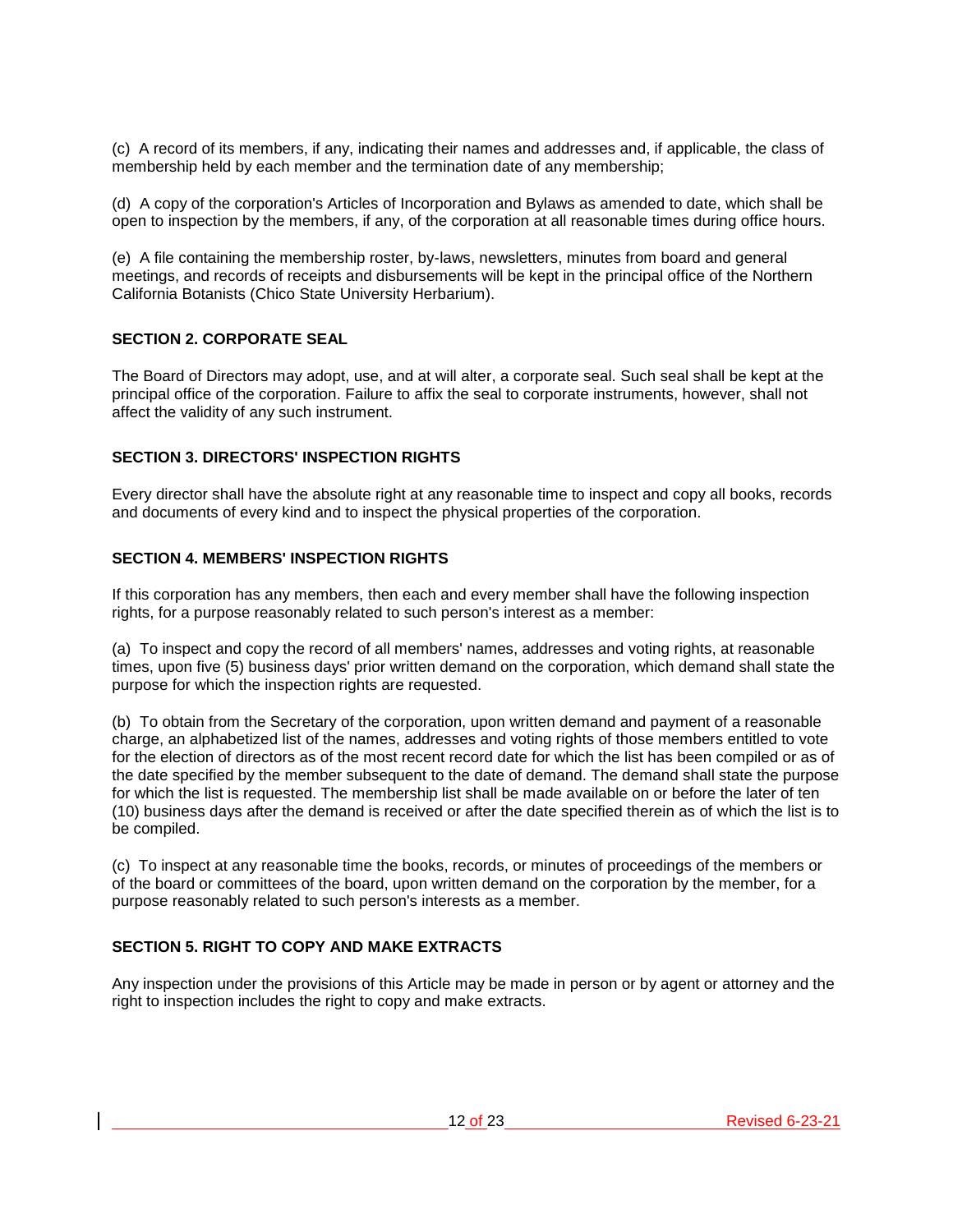# **SECTION 6. ANNUAL REPORT**

The board shall cause an annual report to be furnished not later than one hundred and twenty (120) days after the close of the corporation's fiscal year to all directors of the corporation and, if this corporation has members, to any member who requests it in writing, which report shall contain the following information in appropriate detail:

(a) The assets and liabilities, including the trust funds, of the corporation as of the end of the fiscal year;

(b) The principal changes in assets and liabilities, including trust funds, during the fiscal year;

(c) The revenue or receipts of the corporation, both unrestricted and restricted to particular purposes, for the fiscal year;

(d) The expenses or disbursements of the corporation, for both general and restricted purposes, during the fiscal year;

(e) Any information required by Section 7 of this Article.

The annual report shall be accompanied by any report thereon of independent accountants, or, if there is no such report, the certificate of an authorized officer of the corporation that such statements were prepared without audit from the books and records of the corporation.

If this corporation has members, then, if this corporation receives TWENTY-FIVE THOUSAND DOLLARS (\$25,000), or more, in gross revenues or receipts during the fiscal year, this corporation shall automatically send the above annual report to all members, in such manner, at such time, and with such contents, including an accompanying report from independent accountants or certification of a corporate officer, as specified by the above provisions of this Section relating to the annual report.

# **SECTION 7. ANNUAL STATEMENT OF SPECIFIC TRANSACTIONS TO MEMBERS**

This corporation shall mail or deliver to all directors and any and all members a statement within one hundred and twenty (120) days after the close of its fiscal year which briefly describes the amount and circumstances of any indemnification or transaction of the following kind:

(a) Any transaction in which the corporation, or its parent or its subsidiary, was a party, and in which either of the following had a direct or indirect material financial interest:

(1) Any director or officer of the corporation, or its parent or subsidiary (a mere common directorship shall not be considered a material financial interest); or

(2) Any holder of more than ten percent (10%) of the voting power of the corporation, its parent or its subsidiary.

The above statement need only be provided with respect to a transaction during the previous fiscal year involving more than FIFTY THOUSAND DOLLARS (\$50,000) or which was one of a number of transactions with the same persons involving, in the aggregate, more than FIFTY THOUSAND DOLLARS (\$50,000).

Similarly, the statement need only be provided with respect to indemnifications or advances aggregating more than TEN THOUSAND DOLLARS (\$10,000) paid during the previous fiscal year to any director or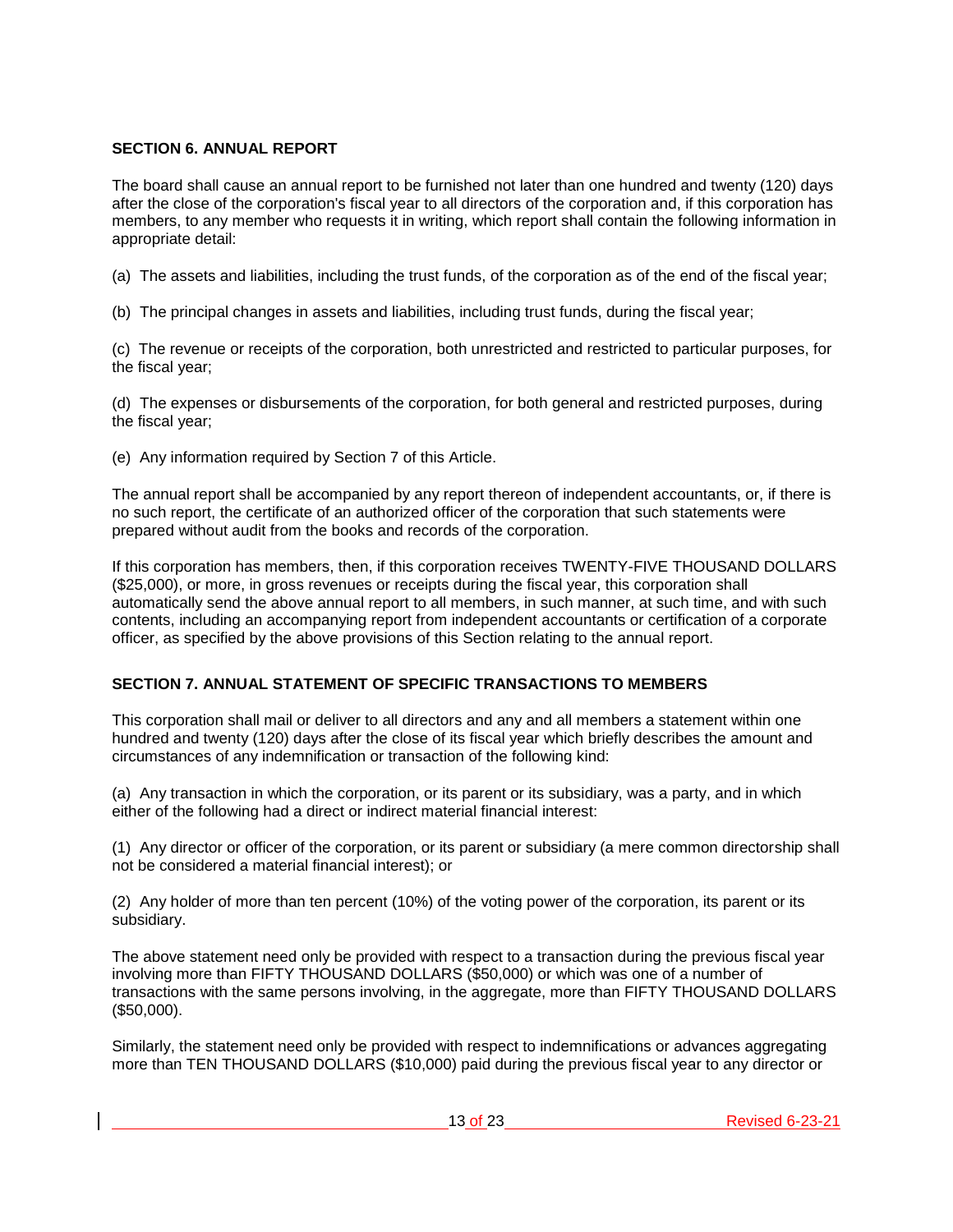officer, except that no such statement need be made if such indemnification was approved by the members pursuant to Section 5238(e)(2) of the California Nonprofit Public Benefit Corporation Law.

Any statement required by this Section shall briefly describe the names of the interested persons involved in such transactions, stating each person's relationship to the corporation, the nature of such person's interest in the transaction and, where practical, the amount of such interest, provided that in the case of a transaction with a partnership of which such person is a partner, only the interest of the partnership need be stated.

If this corporation has any members and provides all members with an annual report according to the provisions of Section 6 of this Article, then such annual report shall include the information required by this Section.

## **ARTICLE 8 FISCAL YEAR**

#### **SECTION 1. FISCAL YEAR OF THE CORPORATION**

The fiscal year of the corporation shall begin on January 1 and end on December 31 in each year.

#### **ARTICLE 9 AMENDMENT OF BYLAWS**

#### **SECTION 1. AMENDMENT**

Subject to any provision of law applicable to the amendment of Bylaws of public benefit nonprofit corporations, these Bylaws, or any of them, may be altered, amended, or repealed and new Bylaws adopted as follows:

(a) Subject to the power of members, if any, to change or repeal these Bylaws under Section 5150 of the Corporations Code, by approval of the Board of Directors unless the Bylaw amendment would materially and adversely affect the rights of members, if any, as to voting or transfer, provided, however, if this corporation has admitted any members, then a Bylaw specifying or changing the fixed number of directors of the corporation, the maximum or minimum number of directors, or changing from a fixed to variable board or vice versa, may not be adopted, amended, or repealed except as provided in subparagraph (b) of this Section; or

(b) By approval of the members, if any, of this corporation.

#### **ARTICLE 10 AMENDMENT OF ARTICLES**

#### **SECTION 1. AMENDMENT OF ARTICLES BEFORE ADMISSION OF MEMBERS**

Before any members have been admitted to the corporation, any amendment of the Articles of Incorporation may be adopted by approval of the Board of Directors.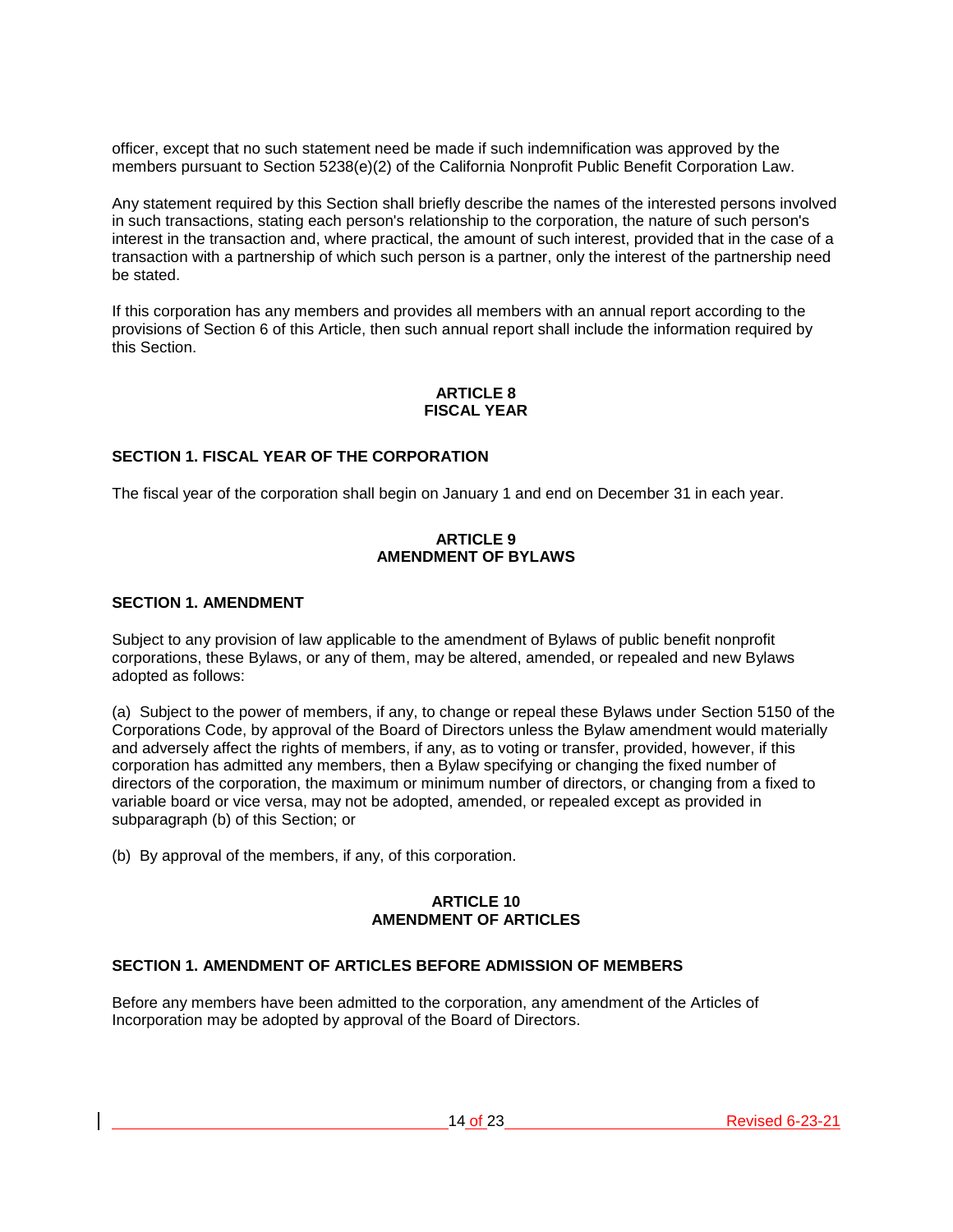# **SECTION 2. AMENDMENT OF ARTICLES AFTER ADMISSION OF MEMBERS**

After members, if any, have been admitted to the corporation, amendment of the Articles of Incorporation may be adopted by the approval of the Board of Directors and by the approval of the members of this corporation.

## **SECTION 3. CERTAIN AMENDMENTS**

Notwithstanding the above sections of this Article, this corporation shall not amend its Articles of Incorporation to alter any statement which appears in the original Articles of Incorporation of the names and addresses of the first directors of this corporation, nor the name and address of its initial agent, except to correct an error in such statement or to delete such statement after the corporation has filed a "Statement by a Domestic Non-Profit Corporation" pursuant to Section 6210 of the California Nonprofit Corporation Law.

#### **ARTICLE 11 PROHIBITION AGAINST SHARING CORPORATE PROFITS AND ASSETS**

### **SECTION 1. PROHIBITION AGAINST SHARING CORPORATE PROFITS AND ASSETS**

No member, director, officer, employee, or other person connected with this corporation, or any private individual, shall receive at any time any of the net earnings or pecuniary profit from the operations of the corporation, provided, however, that this provision shall not prevent payment to any such person of reasonable compensation for services performed for the corporation in effecting any of its public or charitable purposes, provided that such compensation is otherwise permitted by these Bylaws and is fixed by resolution of the Board of Directors; and no such person or persons shall be entitled to share in the distribution of, and shall not receive, any of the corporate assets on dissolution of the corporation. All members, if any, of the corporation shall be deemed to have expressly consented and agreed that on such dissolution or winding up of the affairs of the corporation, whether voluntarily or involuntarily, the assets of the corporation, after all debts have been satisfied, shall be distributed as required by the Articles of Incorporation of this corporation and not otherwise.

#### **ARTICLE 12 MEMBERS**

### **SECTION 1. DETERMINATION AND RIGHTS OF MEMBERS**

The corporation shall have only one class of members. No member shall hold more than one membership in the corporation. Except as expressly provided in or authorized by the Articles of Incorporation or Bylaws of this corporation, all memberships shall have the same rights, privileges, restrictions and conditions.

## **SECTION 2. QUALIFICATIONS OF MEMBERS**

The qualifications for membership in this corporation are as follows: ANY PERSON IS QUALIFIED TO BECOME A MEMBER OF THIS CORPORATION.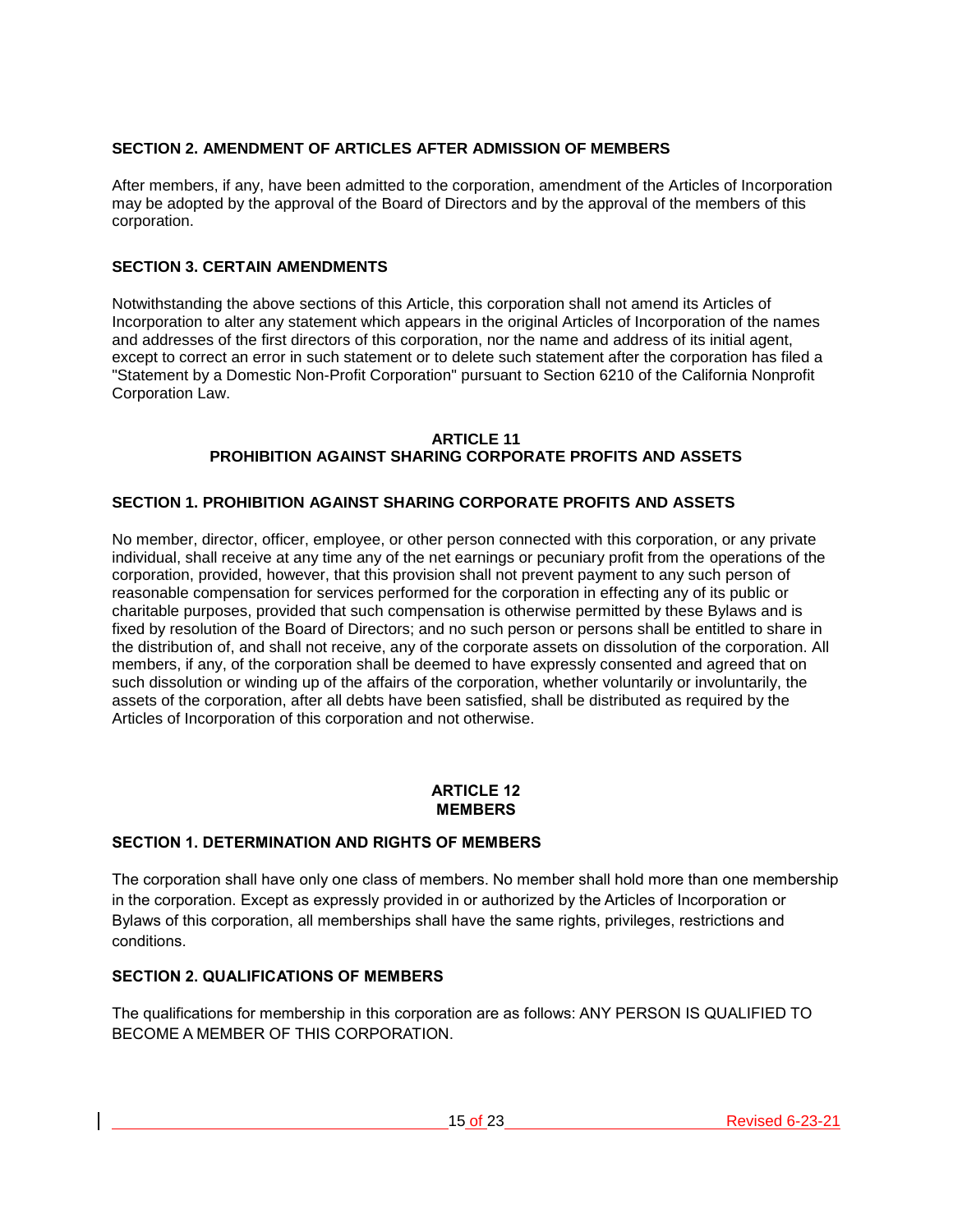# **SECTION 3. ADMISSION OF MEMBERS**

Applicants shall be admitted to membership UPON COMPLETION OF A MEMBERSHIP FORM AND PAYMENT OF THE APPLICATION FEE AND/OR FIRST ANNUAL DUES, AS SPECIFIED IN THE BYLAWS

# **SECTION 4. FEES, DUES AND ASSESSMENTS**

(a) The following fee shall be charged for making application for membership in the corporation: \$15 PER STUDENT OR \$25 PER PERSON OR \$40 PER ORGANIZATION.

(b) The annual dues payable to the corporation by members shall be \$15 PER STUDENT OR \$25 PER PERSON OR \$40 PER ORGANIZATION.

(c) Memberships shall be nonassessable.

# **SECTION 5. NUMBER OF MEMBERS**

There is no limit on the number of members the corporation may admit.

### **SECTION 6. MEMBERSHIP BOOK**

The corporation shall keep a membership book containing the name and address of each member. Termination of the membership of any member shall be recorded in the book, together with the date of termination of such membership. Such book shall be kept at the corporation's principal office and shall be available for inspection by any director or member of the corporation during regular business hours.

The record of names and addresses of the members of this corporation shall constitute the membership list of this corporation and shall not be used, in whole or part, by any person for any purpose not reasonably related to a member's interest as a member.

# **SECTION 7. NONLIABILITY OF MEMBERS**

A member of this corporation is not, as such, personally liable for the debts, liabilities, or obligations of the corporation.

### **SECTION 8. NONTRANSFERABILITY OF MEMBERSHIPS**

No member may transfer a membership or any right arising therefrom. All rights of membership cease upon the member's death.

### **SECTION 9. TERMINATION OF MEMBERSHIP**

(a) Grounds for Termination. The membership of a member shall terminate upon the occurrence of any of the following events:

(1) Upon his or her notice of such termination delivered to the President of Secretary of the corporation personally or by mail, such membership to terminate upon the date of delivery of the notice or date of deposit in the mail.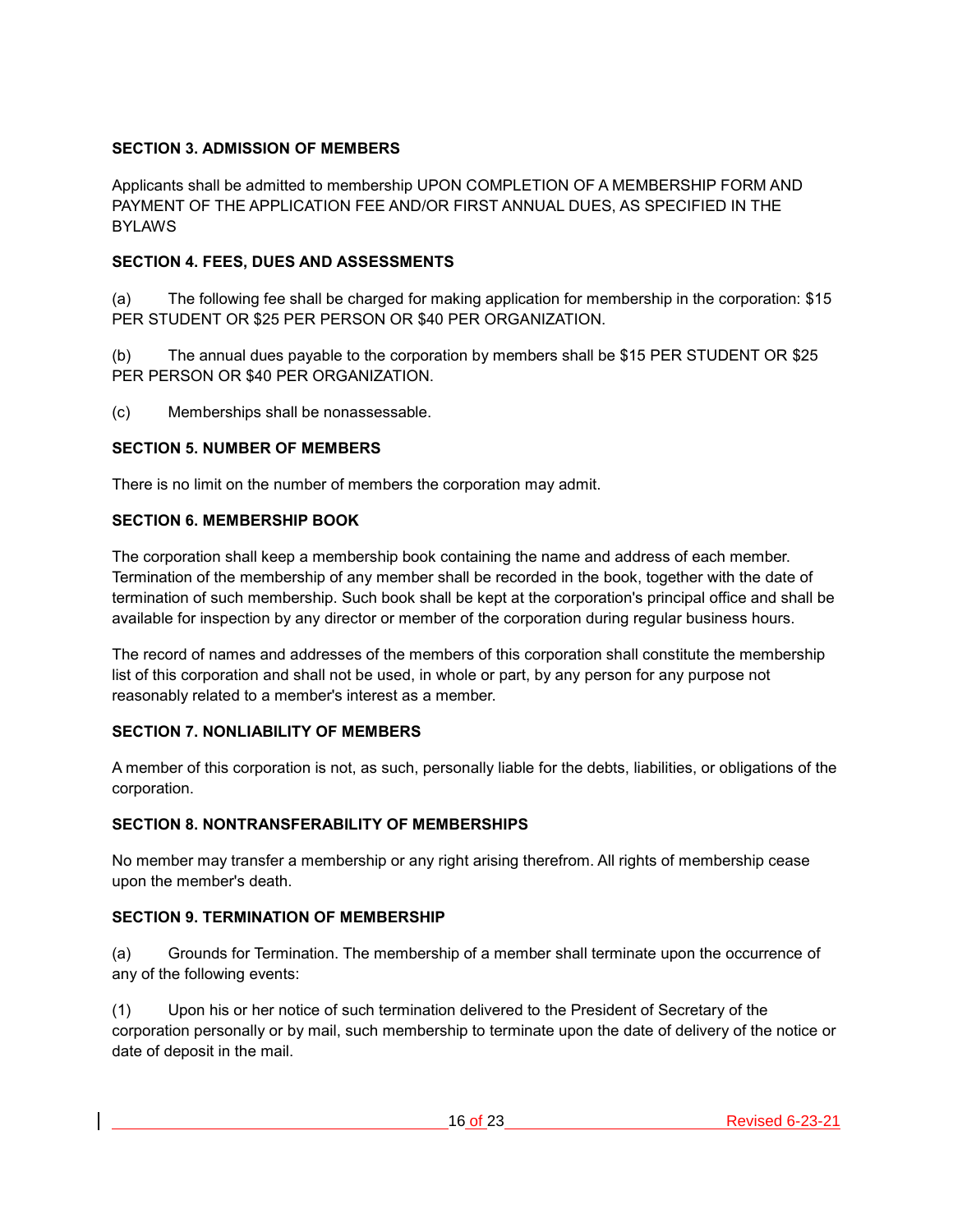(2) Upon a determination by the Board of Directors that the member has engaged in conduct materially and seriously prejudicial to the interests or purposes of the corporation.

(3) If this corporation has provided for the payment of dues by members, upon a failure to renew his or her membership by paying dues on or before their due date, such termination to be effective thirty (30) days after a written notification of delinquency is given personally or mailed to such member by the Secretary of the corporation. A member may avoid such termination by paying the amount of delinquent dues within a thirty (30)-day period following the member's receipt of the written notification of delinquency.

(b) Procedure for Expulsion. Following the determination that a member should be expelled under subparagraph (a)(2) of this section, the following procedure shall be implemented:

(1) A notice shall be sent by first-class or registered mail to the last address of the member as shown on the corporation's records, setting forth the expulsion and the reasons therefor. Such notice shall be sent at least fifteen (15) days before the proposed effective date of the expulsion.

(2) The member being expelled shall be given an opportunity to be heard, either orally or in writing, at a hearing to be held not less than five (5) days before the effective date of the proposed expulsion. The hearing will be held by the Board of Directors in accordance with the quorum and voting rules set forth in these Bylaws applicable to the meetings of the Board. The notice to the member of his or her proposed expulsion shall state the date, time, and place of the hearing on his or her proposed expulsion.

(3) Following the hearing, the Board of Directors shall decide whether or not the member should in fact be expelled, suspended, or sanctioned in some other way. The decision of the Board shall be final.

(4) If this corporation has provided for the payment of dues by members, any person expelled from the corporation shall receive a refund of dues already paid. The refund shall be pro-rated to return only the unaccrued balance remaining for the period of the dues payment.

# **SECTION 10. RIGHTS ON TERMINATION OF MEMBERSHIP**

All rights of a member in the corporation shall cease on termination of membership as herein provided.

# **SECTION 11. AMENDMENTS RESULTING IN THE TERMINATION OF MEMBERSHIPS**

Notwithstanding any other provision of these Bylaws, if any amendment of the Articles of Incorporation or of the Bylaws of this corporation would result in the termination of all memberships or any class of memberships, then such amendment or amendments shall be effected only in accordance with the provisions of Section 5342 of the California Nonprofit Public Benefit Corporation Law.

# **ARTICLE 13 MEETINGS OF MEMBERS**

# **SECTION 1. PLACE OF MEETINGS**

Meetings of members shall be held at the principal office of the corporation or at such other place or places within or without the State of California as may be designated from time to time by resolution of the Board of Directors.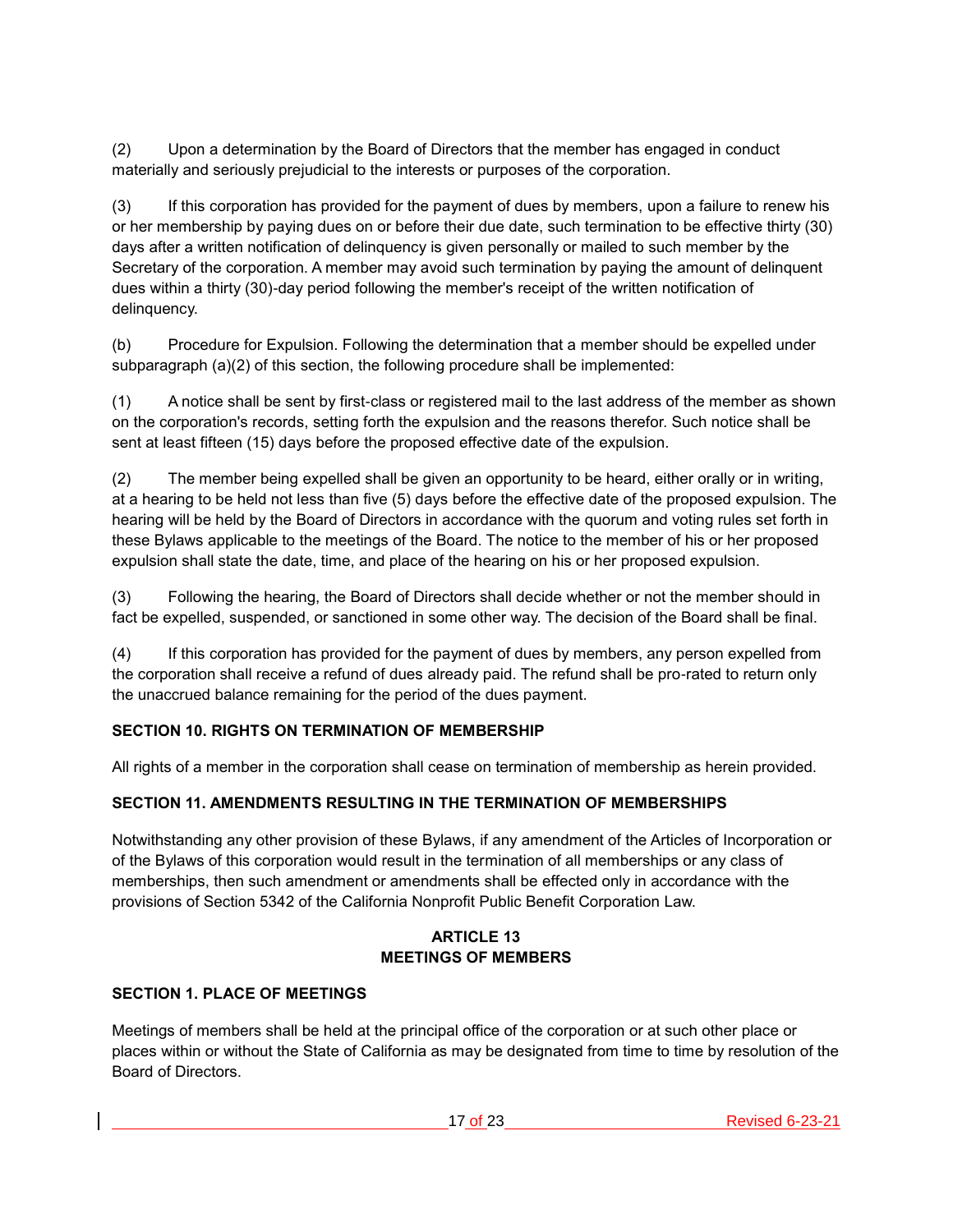# **SECTION 2. ANNUAL AND OTHER REGULAR MEETINGS**

The members may meet annually in February of each year, for the purpose of electing directors and transacting other business as may come before the meeting. Cumulative voting for the election of directors shall not be permitted. The candidates receiving the highest number of votes up to the number of directors to be elected shall be elected. Each voting member shall cast one vote, with voting being by ballot only. The annual meeting of members for the purpose of electing directors shall be deemed a regular meeting and any reference in these Bylaws to regular meetings of members refers to this annual meeting.

Other regular meetings of the members shall be held as needed.

# **SECTION 3. SPECIAL MEETINGS OF MEMBERS**

(a) Persons Who May Call Special Meetings of Members. Special meetings of the members shall be called by the Board of Directors, the Chairperson of the Board, or the President of the corporation. In addition, special meetings of the members for any lawful purpose may be called by five percent (5%) or more of the members.

# **SECTION 4. NOTICE OF MEETINGS**

- (a) Time of Notice. Whenever members are required or permitted to take action at a meeting, a written notice of the meeting shall be given by the Secretary of the corporation not less than ten (10) nor more than ninety (90) days before the date of the meeting to each member who, on the record date for the notice of the meeting, is entitled to vote thereat, provided, however, that if notice is given by mail, and the notice is not mailed by first-class, registered, or certified mail, that notice shall be given twenty (20) days before the meeting.
- (b) Manner of Giving Notice. Notice of a members' meeting or any report shall be given either personally or by mail or other means of written communication, addressed to the member at the address of such member appearing on the books of the corporation or given by the member to the corporation for the purpose of notice; or if no address appears or is given, at the place where the principal office of the corporation is located or by publication of notice of the meeting at least once in a newspaper of general circulation in the county in which the principal office is located. Notice shall be deemed to have been given at the time when delivered personally or deposited in the mail or sent by telegram or other means of written communication.
- (c) Contents of Notice. Notice of a membership meeting shall state the place, date, and time of the meeting and (1) in the case of a special meeting, the general nature of the business to be transacted, and no other business may be transacted, or (2) in the case of a regular meeting, those matters which the Board, at the time notice is given, intends to present for action by the members. Subject to any provision to the contrary contained in these Bylaws, however, any proper matter may be presented at a regular meeting for such action. The notice of any meeting of members at which directors are to be elected shall include the names of all those who are nominees at the time notice is given to members.
- (d) Notice of Meetings Called by Members. If a special meeting is called by members as authorized by these Bylaws, the request for the meeting shall be submitted in writing, specifying the general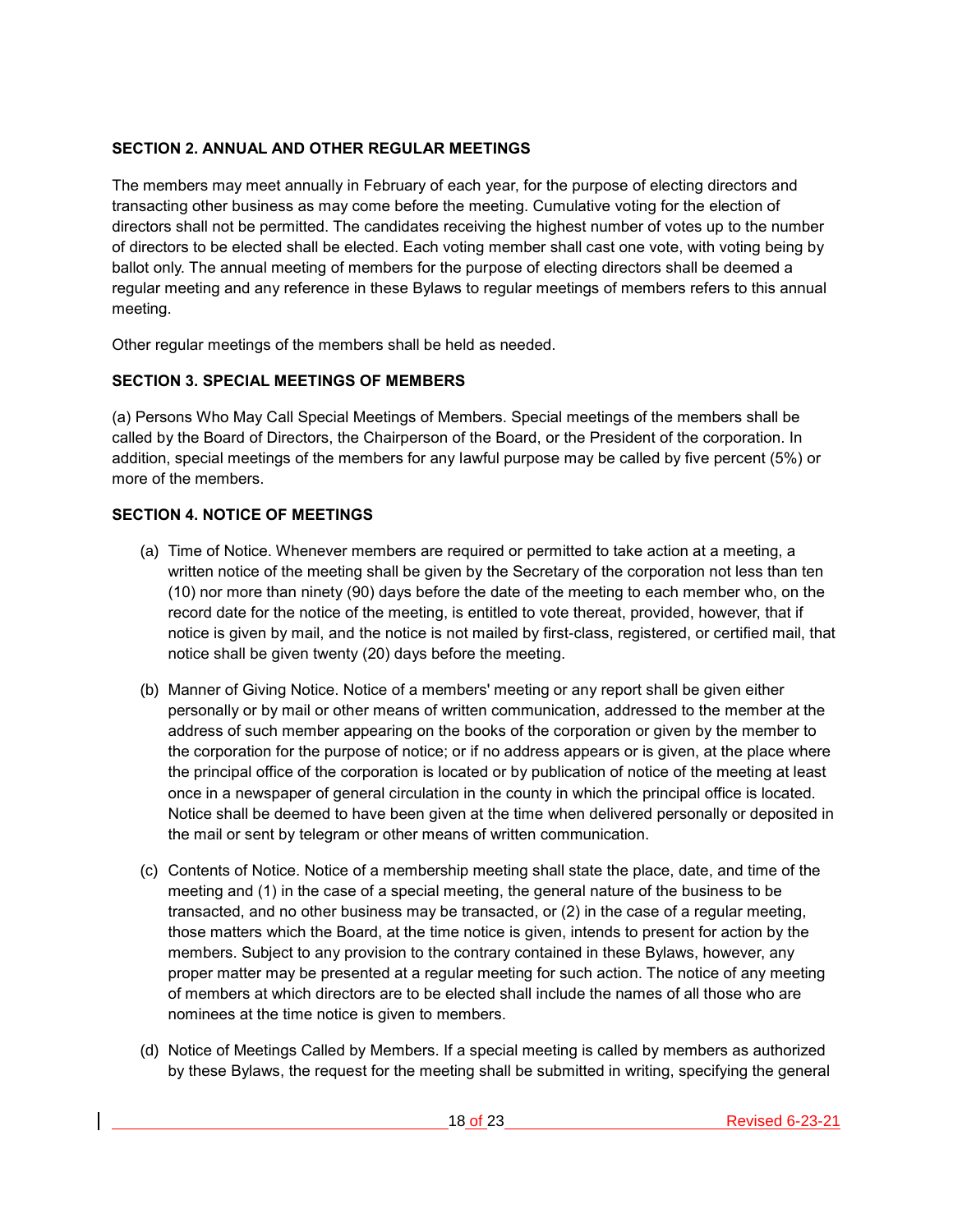nature of the business proposed to be transacted and shall be delivered personally or sent by registered mail or by telegraph to the Chairperson of the Board, President, Vice President or Secretary of the corporation. The officer receiving the request shall promptly cause notice to be given to the members entitled to vote that a meeting will be held, stating the date of the meeting. The date for such meeting shall be fixed by the Board and shall not be less than thirty-five (35) nor more than ninety (90) days after the receipt of the request for the meeting by the officer. If the notice is not given within twenty (20) days after the receipt of the request, persons calling the meeting may give the notice themselves.

- (e) Waiver of Notice of Meetings. The transactions of any meeting of members, however called and noticed, and wherever held, shall be as valid as though taken at a meeting duly held after regular call and notice, if a quorum is present either in person or by proxy, and if, either before or after the meeting, each of the persons entitled to vote, not present in person or by proxy, signs a written waiver of notice or a consent to the holding of the meeting or an approval of the minutes thereof. All such waivers, consents and approvals shall be filed with the corporate records or made a part of the minutes of the meeting. Waiver of notices or consents need not specify either the business to be transacted or the purpose of any regular or special meeting of members, except that if action is taken or proposed to be taken for approval of any of the matters specified in subparagraph (f) of this section, the waiver of notice or consent shall state the general nature of the proposal.
- (f) Special Notice Rules for Approving Certain Proposals. If action is proposed to be taken or is taken with respect to the following proposals, such action shall be invalid unless unanimously approved by those entitled to vote or unless the general nature of the proposal is stated in the notice of meeting or in any written waiver of notice:
	- 1. Removal of directors without cause;
	- 2. Filling of vacancies on the Board by members;
	- 3. Amending the Articles of Incorporation; and
	- 4. An election to voluntarily wind up and dissolve the corporation.

# **SECTION 5. QUORUM FOR MEETINGS**

A quorum shall consist of  $7 - 8$  of the voting members of the corporation.

The members present at a duly called and held meeting at which a quorum is initially present may continue to do business notwithstanding the loss of a quorum at the meeting due to a withdrawal of members from the meeting provided that any action taken after the loss of a quorum must be approved by at least a majority of the members required to constitute a quorum.

In the absence of a quorum, any meeting of the members may be adjourned from time to time by the vote of a majority of the votes represented in person or by proxy at the meeting, but no other business shall be transacted at such meeting.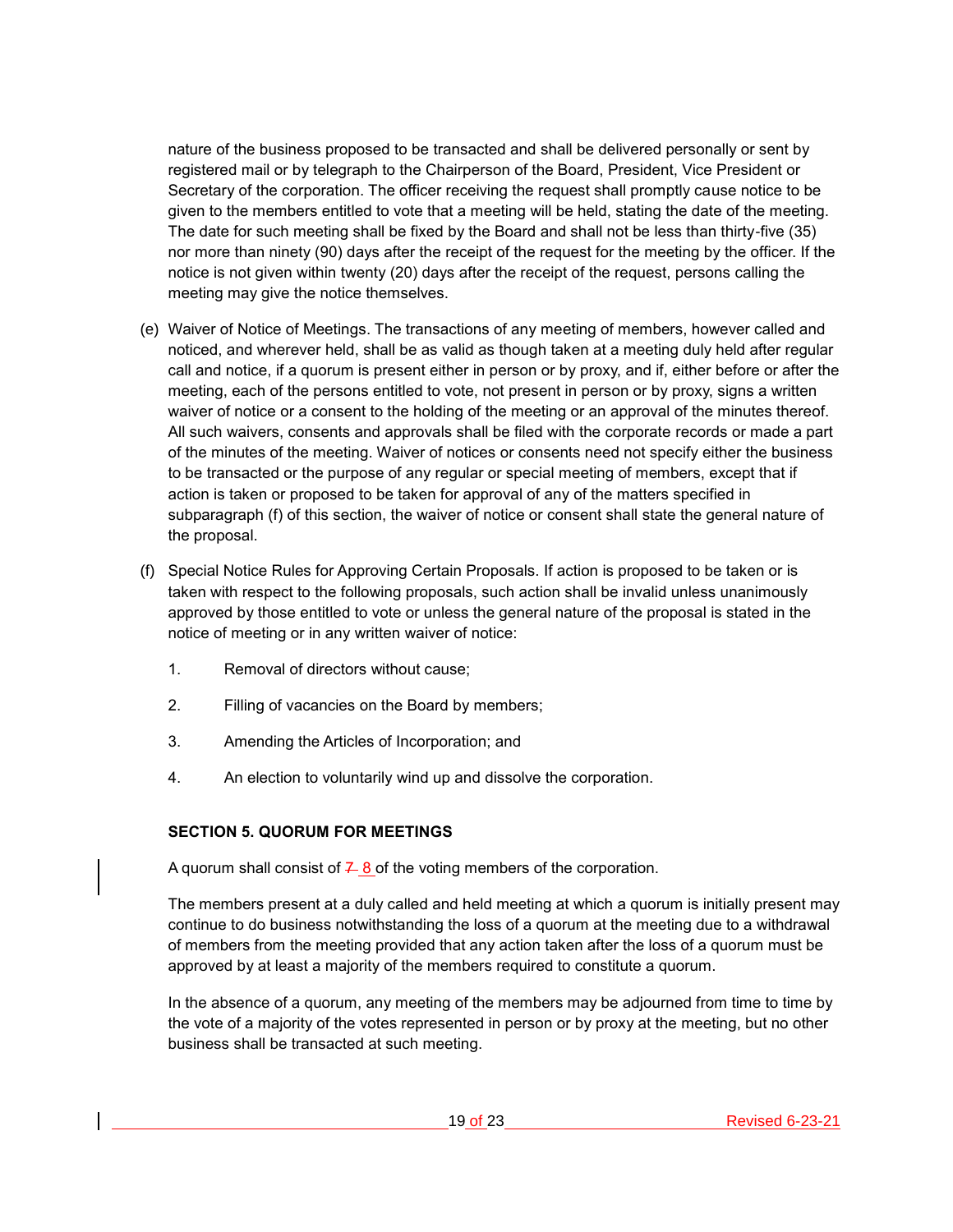When a meeting is adjourned for lack of a sufficient number of members at the meeting or otherwise, it shall not be necessary to give any notice of the time and place of the adjourned meeting or of the business to be transacted at such meeting other than by announcement at the meeting at which the adjournment is taken of the time and place of the adjourned meeting. However, if after the adjournment a new record date is fixed for notice or voting, a notice of the adjourned meeting shall be given to each member who, on the record date for notice of the meeting, is entitled to vote at the meeting. A meeting shall not be adjourned for more than fortyfive (45) days.

Notwithstanding any other provision of this Article, if this corporation authorizes members to conduct a meeting with a quorum of less than one-third (1/3) of the voting power, then, if less than one-third (1/3) of the voting power actually attends a regular meeting, in person or by proxy, then no action may be taken on a matter unless the general nature of the matter was stated in the notice of the regular meeting.

# **SECTION 6. MAJORITY ACTION AS MEMBERSHIP ACTION**

Every act or decision done or made by a majority of voting members present in person or by proxy at a duly held meeting at which a quorum is present is the act of the members, unless the law, the Articles of Incorporation of this corporation, or these Bylaws require a greater number.

# **SECTION 7. VOTING RIGHTS**

Each member is entitled to one vote on each matter submitted to a vote by the members. Voting at duly held meetings shall be by voice vote. Election of Directors, however, shall be by ballot.

# **SECTION 8. PROXY VOTING**

Members entitled to vote SHALL NOT be permitted to vote or act by proxy. If membership voting by proxy is not allowed by the preceding sentence, no provision in this or other sections of these Bylaws referring to proxy voting shall be construed to permit any member to vote or act by proxy.

# **SECTION 9. CONDUCT OF MEETINGS**

Meetings of members shall be presided over by the Chairperson of the Board, or, if there is no Chairperson, by the President of the corporation or, in his or her absence, by the Vice President of the corporation or, in the absence of all of these persons, by a Chairperson chosen by a majority of the voting members, present in person or by proxy. The Secretary of the corporation shall act as Secretary of all meetings of members, provided that, in his or her absence, the presiding officer shall appoint another person to act as Secretary of the Meeting.

Meetings shall be governed by PARLIAMENTARY PROCEDURES, as such rules may be revised from time to time, insofar as such rules are not inconsistent with or in conflict with these Bylaws, with the Articles of Incorporation of this corporation, or with any provision of law.

# **SECTION 10. ACTION BY WRITTEN BALLOT WITHOUT A MEETING**

Any action which may be taken at any regular or special meeting of members may be taken without a meeting if the corporation distributes a written ballot to each member entitled to vote on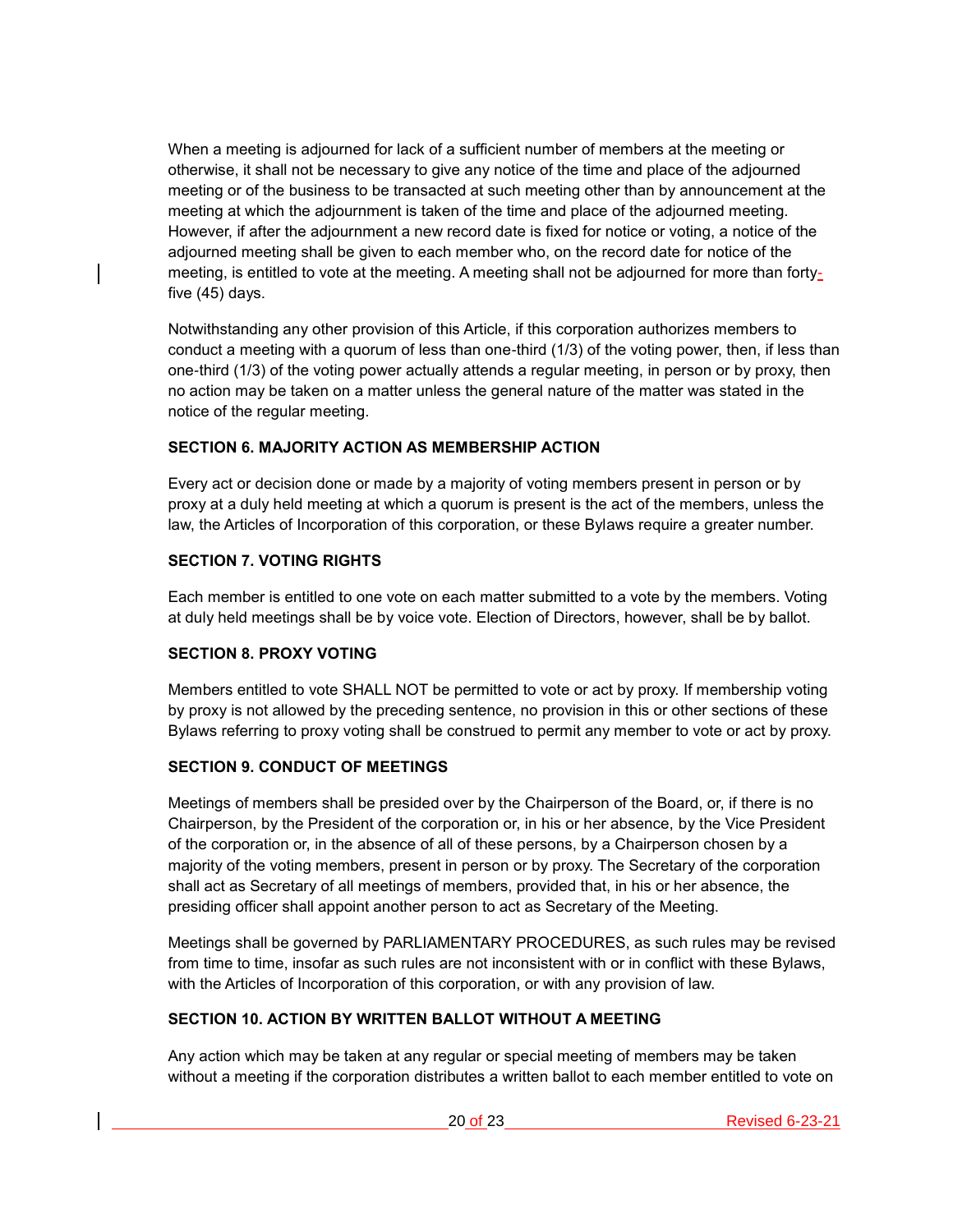the matter. The ballot shall set forth the proposed action, provide an opportunity to specify approval or disapproval of each proposal, provide that where the person solicited specifies a choice with respect to any such proposal the vote shall be cast in accordance therewith, and provide a reasonable time within which to return the ballot to the corporation. Ballots shall be mailed or delivered in the manner required for giving notice of meetings specified in Section 4(b) of this Article.

All written ballots shall also indicate the number of responses needed to meet the quorum requirement and, except for ballots soliciting votes for the election of directors, shall state the percentage of approvals necessary to pass the measure submitted. The ballots must specify the time by which they must be received by the corporation in order to be counted.

Approval of action by written ballot shall be valid only when the number of votes cast by ballot within the time period specified equals or exceeds the quorum required to be present at a meeting authorizing the action, and the number of approvals equals or exceeds the number of votes that would be required to approve the action at a meeting at which the total number of votes cast was the same as the number of votes cast by ballot.

Directors may be elected by written ballot. Such ballots for the election of directors shall list the persons nominated at the time the ballots are mailed or delivered. If any such ballots are marked "withhold" or otherwise marked in a manner indicating that the authority to vote for the election of directors is withheld, they shall not be counted as votes either for or against the election of a director.

A written ballot may not be revoked after its receipt by the corporation or its deposit in the mail, whichever occurs first.

# **SECTION 11. REASONABLE NOMINATION AND ELECTION PROCEDURES**

This corporation shall make available to members reasonable nomination and election procedures with respect to the election of directors by members. Such procedures shall be reasonable given the nature, size and operations of the corporation, and shall include:

(a) A reasonable means of nominating persons for election as directors.

(b) A reasonable opportunity for a nominee to communicate to the members the nominee's qualifications and the reasons for the nominee's candidacy.

(c) A reasonable opportunity for all nominees to solicit votes.

(d) A reasonable opportunity for all members to choose among the nominees.

Upon the written request by any nominee for election to the Board and the payment with such request of the reasonable costs of mailing (including postage), the corporation shall, within ten (10) business days after such request (provided payment has been made) mail to all members or such portion of them that the nominee may reasonably specify, any material which the nominee shall furnish and which is reasonably related to the election, unless the corporation within five (5) business days after the request allows the nominee, at the corporation's option, the right to do either of the following: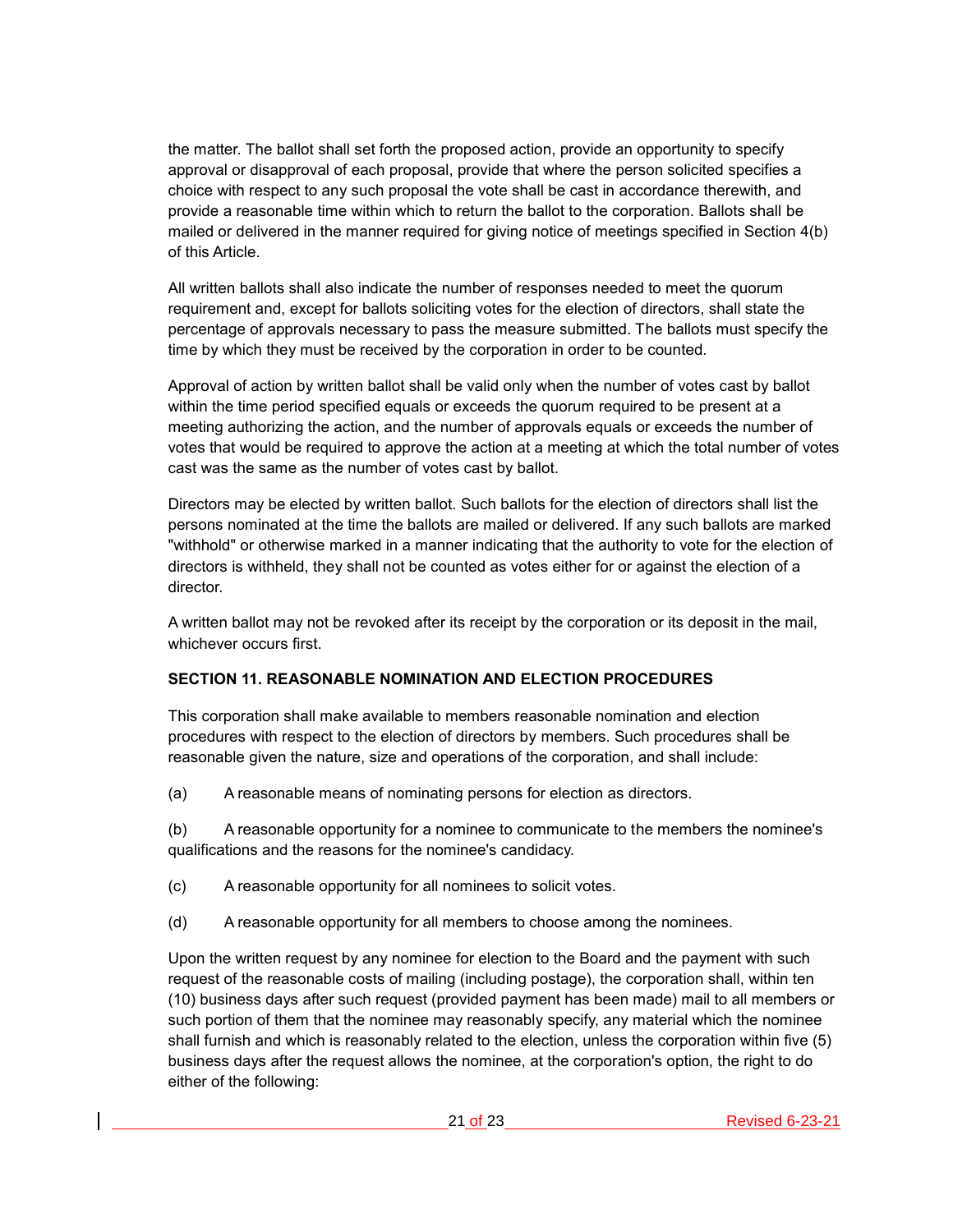1. inspect and copy the record of all members' names, addresses and voting rights, at reasonable times, upon five (5) business days' prior written demand upon the corporation, which demand shall state the purpose for which the inspection rights are requested; or

2. obtain from the Secretary, upon written demand and payment of a reasonable charge, a list of the names, addresses and voting rights of those members entitled to vote for the election of directors, as of the most recent record date for which it has been compiled or as of any date specified by the nominee subsequent to the date of demand.

The demand shall state the purpose for which the list is requested and the membership list shall be made available on or before the later of ten (10) business days after the demand is received or after the date specified therein as the date as of which the list is to be compiled.

If the corporation distributes any written election material soliciting votes for any nominee for director at the corporation's expense, it shall make available, at the corporation's expense, to each other nominee, in or with the same material, the same amount of space that is provided any other nominee, with equal prominence, to be used by the nominee for a purpose reasonably related to the election.

Generally, any person who is qualified to be elected to the Board of Directors shall be nominated at the annual meeting of members held for the purpose of electing directors by any member present at the meeting in person or by proxy. However, if the corporation has five hundred (500) or more members, any of the additional nomination procedures specified in subsections (a) and (b) of Section 5221 of the California Nonprofit Public Benefit Corporation Law may be used to nominate persons for election to the Board of Directors.

If this corporation has five thousand (5,000) or more members, then the nomination and election procedures specified in Section 5522 of the California Nonprofit Corporation Law shall be followed by this corporation in nominating and electing persons to the Board of Directors.

# **SECTION 12. ACTION BY UNANIMOUS WRITTEN CONSENT WITHOUT MEETING**

Except as otherwise provided in these Bylaws, any action required or permitted to be taken by the members may be taken without a meeting, if all members shall individually or collectively consent in writing to the action. The written consent or consents shall be filed with the minutes of the proceedings of the members. The action by written consent shall have the same force and effect as the unanimous vote of the members.

# **SECTION 13. RECORD DATE FOR MEETINGS**

The record date for purposes of determining the members entitled to notice, voting rights, written ballot rights, or any other right with respect to a meeting of members or any other lawful membership action, shall be fixed pursuant to Section 5611 of the California Nonprofit Public Benefit Corporation Law.